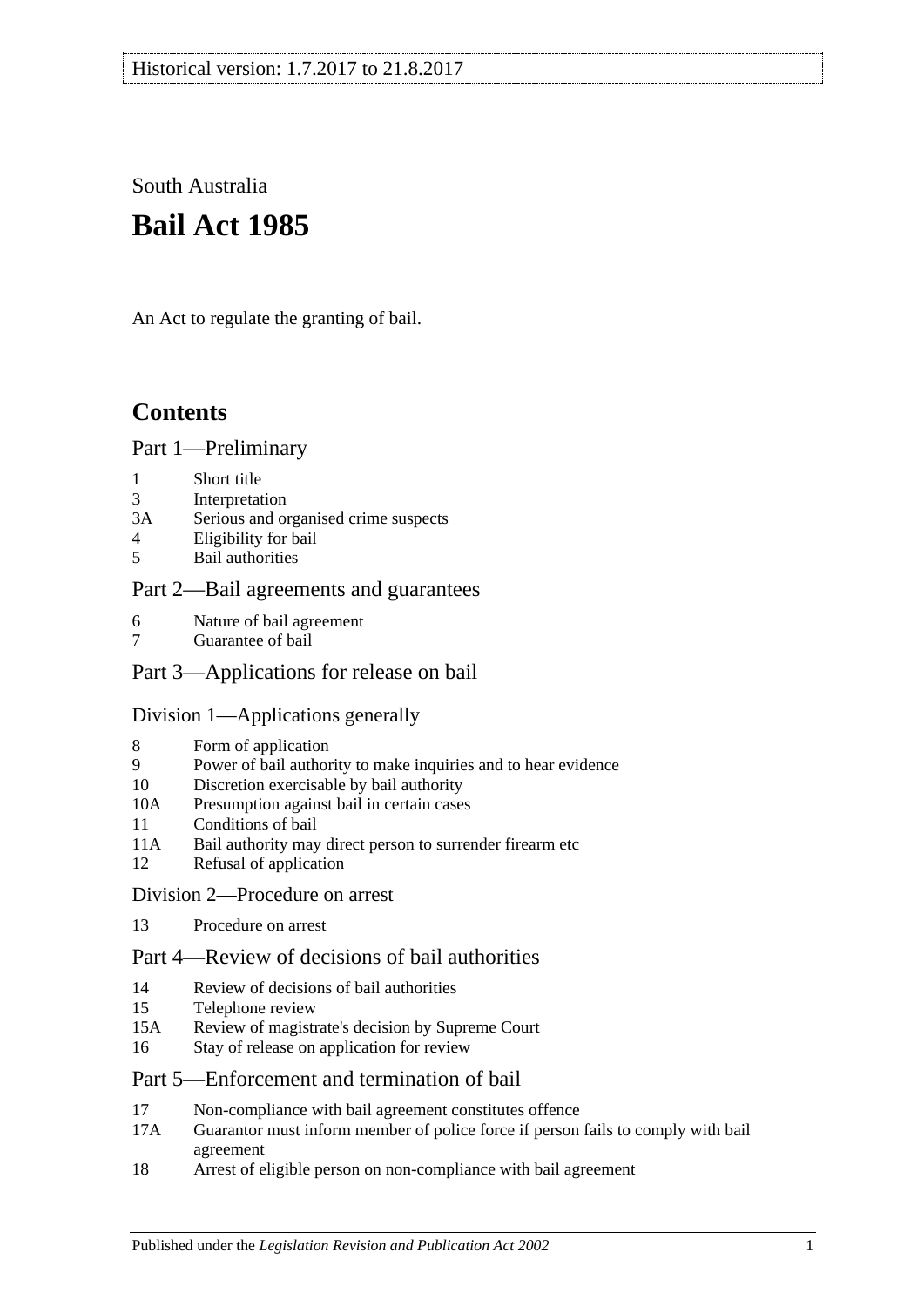- 19A [Arrest of person who is serious and organised crime suspect](#page-20-0)
- 20 [Termination of bail agreement](#page-20-1)

#### [Part 6—Miscellaneous](#page-20-2)

- 21 [Evidence](#page-20-3)
- 21A [Applications on behalf of the Crown](#page-20-4)
- 21B [Intervention programs](#page-20-5)
- 21C [Power of delegation—intervention program manager](#page-21-0)
- 22 [False information on bail applications](#page-22-0)
- 23 [Period of release on bail not to count as part of sentence](#page-22-1)
- 23A [Bail authority to consider intervention orders](#page-22-2)
- 24 [Act not to affect provisions relating to intervention and restraining orders](#page-23-0)
- 25 [Non-application of 48 Geo. III c. 58 in this State](#page-23-1)
- 26 [Regulations](#page-23-2)

[Legislative history](#page-24-0)

### <span id="page-1-0"></span>**The Parliament of South Australia enacts as follows:**

# **Part 1—Preliminary**

#### <span id="page-1-1"></span>**1—Short title**

This Act may be cited as the *Bail Act 1985*.

### <span id="page-1-2"></span>**3—Interpretation**

(1) In this Act, unless the contrary intention appears—

*ammunition* has the same meaning as in the *[Firearms Act](http://www.legislation.sa.gov.au/index.aspx?action=legref&type=act&legtitle=Firearms%20Act%202015) 2015*;

*bail authority* means a court or person constituted as a bail authority by or under [section](#page-4-0) 5;

*case manager* means a person responsible for supervision of a person's participation in an intervention program;

*Chief Executive Officer* has the same meaning as in the *[Correctional Services](http://www.legislation.sa.gov.au/index.aspx?action=legref&type=act&legtitle=Correctional%20Services%20Act%201982)  Act [1982](http://www.legislation.sa.gov.au/index.aspx?action=legref&type=act&legtitle=Correctional%20Services%20Act%201982)*;

*child* means a person who was, on the day on which an offence was allegedly committed by that person, under the age of 18 years;

*community corrections officer* means—

- (a) in relation to a child—an officer or employee of an administrative unit of the Public Service whose duties include the supervision of young offenders in the community;
- (b) in any other case—an officer or employee of an administrative unit of the Public Service whose duties include the supervision of adult offenders in the community;

*designated police facility* has the same meaning as in section 78 of the *[Summary](http://www.legislation.sa.gov.au/index.aspx?action=legref&type=act&legtitle=Summary%20Offences%20Act%201953)  [Offences Act](http://www.legislation.sa.gov.au/index.aspx?action=legref&type=act&legtitle=Summary%20Offences%20Act%201953) 1953*;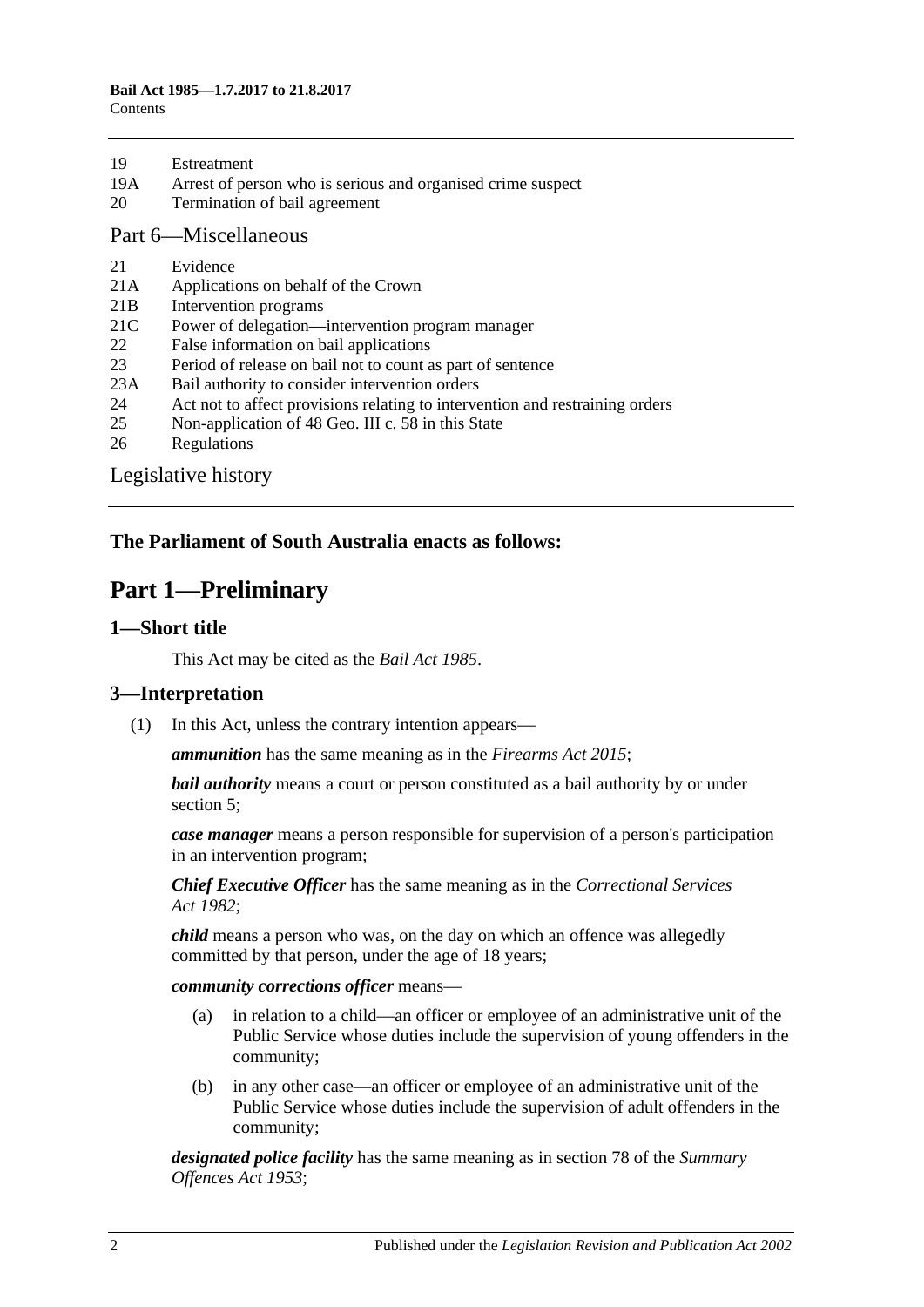*eligible person* means a person who is eligible to apply for release on bail under [section](#page-3-1) 4;

*financial condition*, in relation to bail, means a condition requiring an applicant for bail to provide security or obtain guarantees, or requiring a guarantor to provide security; and *non-financial condition* has a correlative meaning;

*firearm* has the same meaning as in the *[Firearms Act](http://www.legislation.sa.gov.au/index.aspx?action=legref&type=act&legtitle=Firearms%20Act%202015) 2015*;

*guarantee* means an agreement under [section](#page-6-0) 7;

*guarantor* means a person who enters into a guarantee;

*guardian*, in relation to a child, means a parent of the child and any person who is the legal guardian of the child or who has the immediate custody and control of the child;

*intervention program* means a program that provides—

- (a) supervised treatment; or
- (b) supervised rehabilitation; or
- (c) supervised behaviour management; or
- (d) supervised access to support services; or
- (e) a combination of any one or more of the above,

designed to address behavioural problems (including problem gambling), substance abuse or mental impairment;

*intervention program manager* means a person employed by the South Australian Courts Administration Authority to have general oversight of intervention programs and coordinate the implementation of relevant court orders (and includes a delegate of such a person);

*officer in charge*, in relation to a police station, means the police officer for the time being in charge of the police station;

*responsible officer*, in relation to a police station, means—

- (a) the officer in charge of the police station; or
- (b) if a police officer has, for the time being, been designated by the officer in charge of the police station as the officer with responsibility for persons accepted into custody at the police station—that officer;

*serious and organised crime offence* has the same meaning as in the *[Criminal Law](http://www.legislation.sa.gov.au/index.aspx?action=legref&type=act&legtitle=Criminal%20Law%20Consolidation%20Act%201935)  [Consolidation Act](http://www.legislation.sa.gov.au/index.aspx?action=legref&type=act&legtitle=Criminal%20Law%20Consolidation%20Act%201935) 1935*;

*serious and organised crime suspect*—see [section](#page-3-0) 3A;

*telephone* includes any telecommunication device for the transmission of speech;

*victim*, in relation to an offence, means a person who allegedly suffers injury in consequence of the commission of the offence;

*working day* means any day except a Sunday or other public holiday.

(2) For the purposes of this Act, a person will be taken to have been convicted of an offence if a formal finding of guilt has been made against that person by a court whether or not the court proceeds to record a conviction.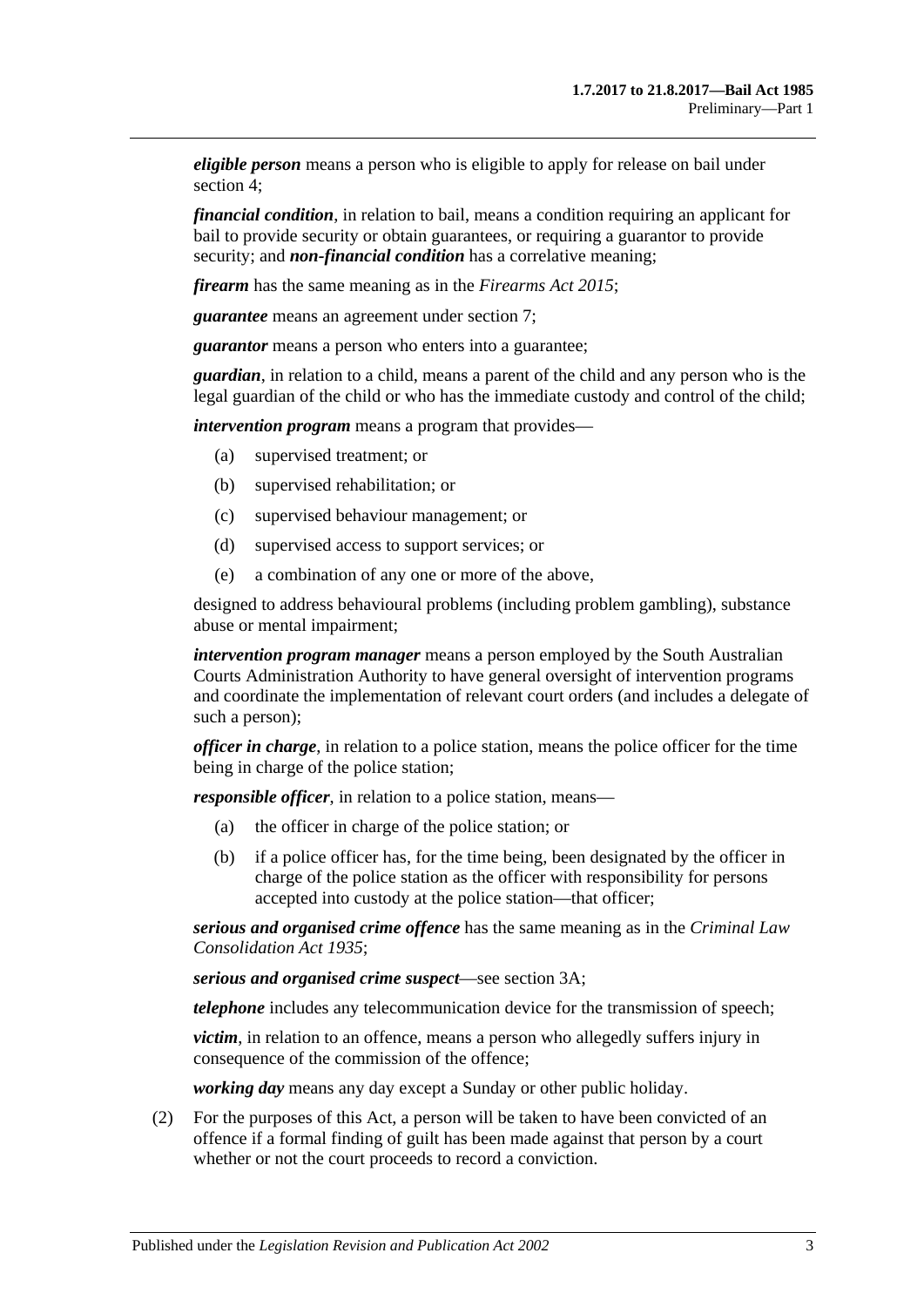#### <span id="page-3-0"></span>**3A—Serious and organised crime suspects**

- <span id="page-3-5"></span><span id="page-3-4"></span>(1) A bail authority may determine that a person is a *serious and organised crime suspect* for the purposes of this Act if the bail authority is satisfied, on application by the Crown, that—
	- (a) the person has been charged with a serious and organised crime offence; and
	- (b) the person was not, at the time of the alleged offence, a child; and
	- (c) the grant of bail to the person is likely to cause a potential witness, or other person connected with proceedings for the alleged offence, to reasonably fear for his or her safety.
- <span id="page-3-6"></span><span id="page-3-2"></span>(2) A determination by a bail authority that a person taken into custody on a charge of an offence is a serious and organised crime suspect ceases to apply after 6 months if, at that time—
	- (a) the person has not been tried, or is not on trial, for the offence; and
	- (b) the trial of the offence is not subject to a determination of the Supreme Court or the District Court under section 275(3) of the *[Criminal Law Consolidation](http://www.legislation.sa.gov.au/index.aspx?action=legref&type=act&legtitle=Criminal%20Law%20Consolidation%20Act%201935)  Act [1935](http://www.legislation.sa.gov.au/index.aspx?action=legref&type=act&legtitle=Criminal%20Law%20Consolidation%20Act%201935)*.
- (3) [Subsection](#page-3-2) (2) does not affect the operation of a bail agreement to which the person is subject at the time at which the determination ceases to apply.

**Note—**

```
The person is, however, eligible to reapply for bail—see section 4(1)(h).
```
### <span id="page-3-1"></span>**4—Eligibility for bail**

- <span id="page-3-3"></span>(1) The following persons are eligible for release on bail under this Act:
	- (a) a person who has been taken into custody—
		- (i) on a charge of an offence; or
		- (ii) in the case of a child—on suspicion of having committed an offence;
	- (b) a person who has been convicted of an offence but has not been sentenced for that offence;
	- (c) a person who has been convicted of, and sentenced for, an offence but has not exhausted all rights of appeal against the conviction or sentence, or to have it reviewed;
	- (d) a person who is appearing before a court for allegedly failing to observe a condition of a recognizance;
	- (e) a person who appears before a court in answer to a summons (including a person who so appears as a witness);
	- (f) a person who has been arrested on a warrant and is appearing or is to appear before a court as a witness;
	- (g) a person arrested on a warrant issued under [section](#page-20-0) 19A;
	- (h) a person who is no longer a serious and organised crime suspect because of the operation of [section](#page-3-2) 3A(2).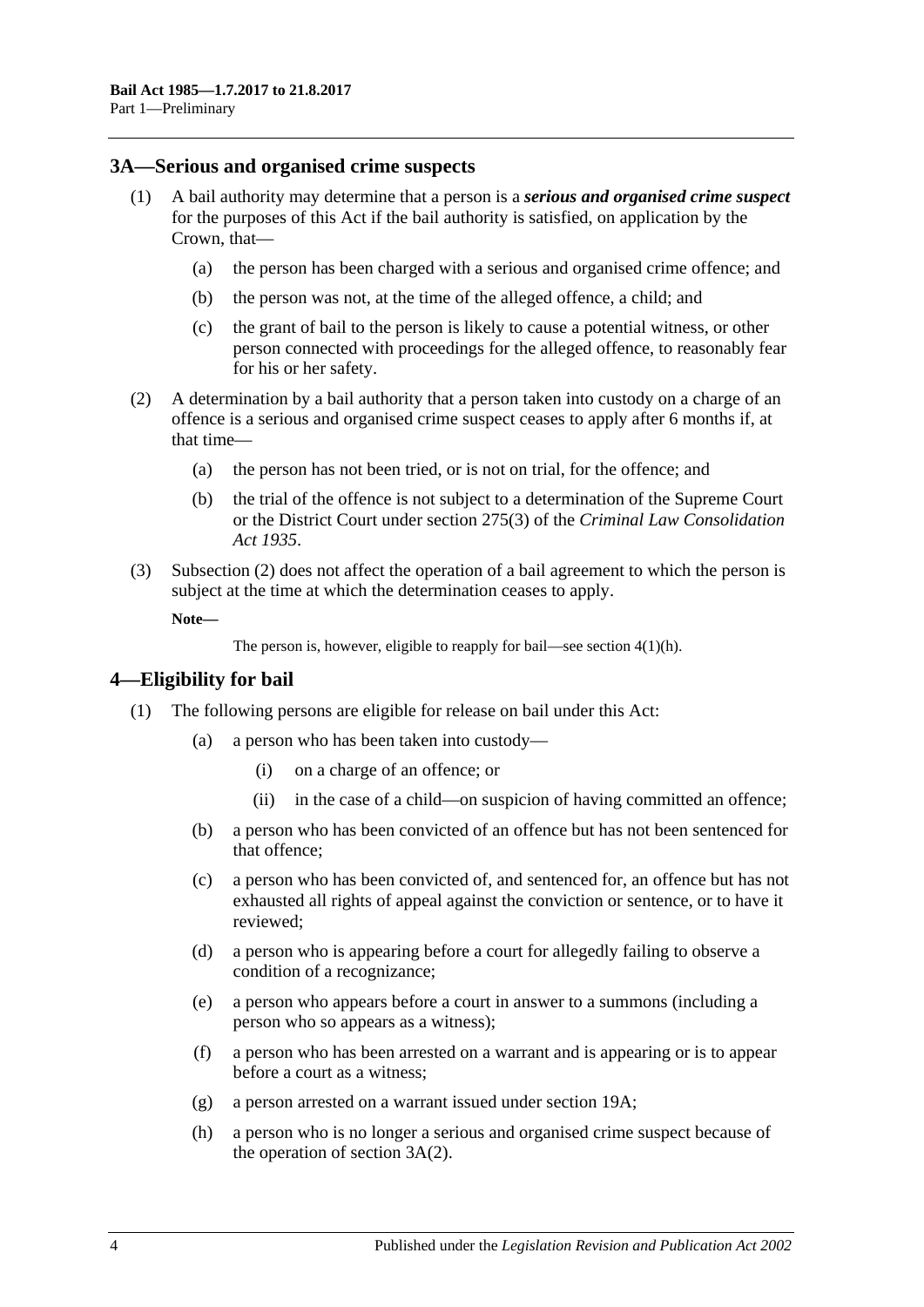- (1a) A person who is eligible to apply for bail in accordance with [subsection](#page-3-3)  $(1)(h)$  may so apply despite the fact that he or she is already subject to a bail agreement (the *previous bail agreement*) if, at the time of the previous bail agreement, the person was a serious and organised crime suspect (and if a new bail agreement is entered into following such an application, the previous bail agreement ceases to be in force).
- (2) If a person who has been arrested is being detained pursuant to the *[Summary Offences](http://www.legislation.sa.gov.au/index.aspx?action=legref&type=act&legtitle=Summary%20Offences%20Act%201953)  Act [1953](http://www.legislation.sa.gov.au/index.aspx?action=legref&type=act&legtitle=Summary%20Offences%20Act%201953)* for a purpose related to the investigation of an offence, the person is not eligible for release on bail until the end of that detention.
- (3) Where a person is being detained under Part 3 of the *[Criminal Law \(High Risk](http://www.legislation.sa.gov.au/index.aspx?action=legref&type=act&legtitle=Criminal%20Law%20(High%20Risk%20Offenders)%20Act%202015)  [Offenders\) Act](http://www.legislation.sa.gov.au/index.aspx?action=legref&type=act&legtitle=Criminal%20Law%20(High%20Risk%20Offenders)%20Act%202015) 2015*, the person is not eligible for release on bail.

### <span id="page-4-0"></span>**5—Bail authorities**

- (1) The following are constituted as bail authorities for the purposes of this Act:
	- (a) the Supreme Court;
	- (b) a court before which the eligible person has been charged with the offence in respect of which the eligible person has been taken into custody;
	- (c) a court before which the eligible person has appeared for trial or sentencing;
	- (d) if the eligible person—
		- (i) is charged with a summary offence only; or
		- (ii) is charged with an indictable offence but has not appeared before a court for trial or sentencing,

the Magistrates Court;

- (e) if the eligible person—
	- (i) has been arrested on a warrant (other than a warrant endorsed by the court or justice issuing the warrant with a statement excluding the granting of bail by a police officer); or
	- (ii) has not appeared before a court charged with the offence in respect of which he or she has been taken into custody,

a police officer who is—

- (iii) of or above the rank of sergeant; or
- (iv) the responsible officer for a police station;
- (ea) if the eligible person is appearing before a court in answer to a summons or for allegedly failing to observe a condition of a recognizance—that court;
- (eb) if the eligible person is appearing, or is to appear, as a witness before a court—that court;
- (f) a person authorised or required to release the eligible person on bail under [subsection](#page-4-1) (2).
- <span id="page-4-1"></span>(2) If a warrant for the arrest of a person is issued, the court or justice issuing the warrant may, by endorsement on the warrant—
	- (a) authorise or require a specified person, or a person of a specified class, to release the arrested person on bail; or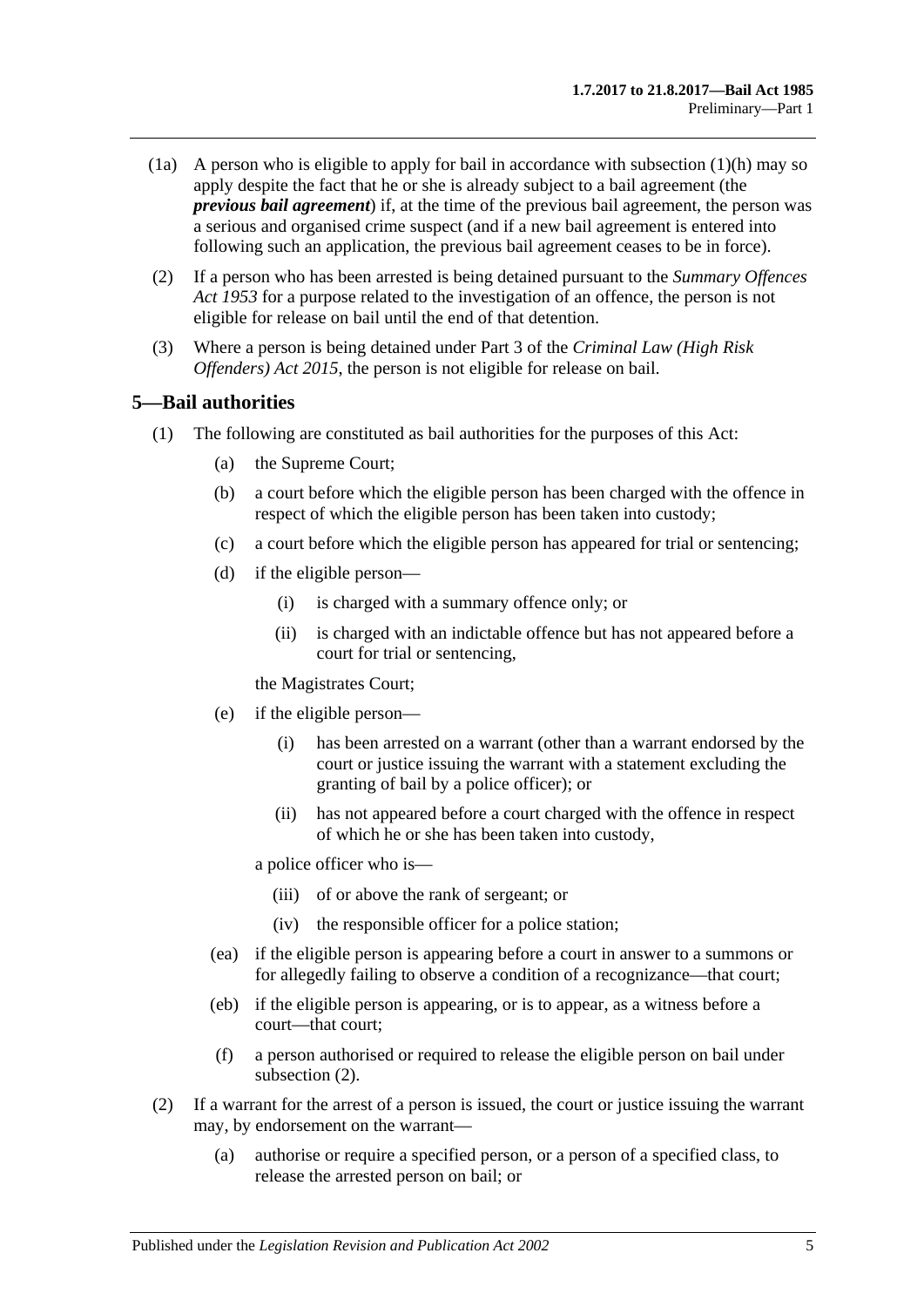(b) exclude the granting of bail to the arrested person by a police officer.

# <span id="page-5-0"></span>**Part 2—Bail agreements and guarantees**

### <span id="page-5-2"></span><span id="page-5-1"></span>**6—Nature of bail agreement**

- (1) A bail agreement with a person who has been charged with, or convicted of, an offence is an agreement under which that person makes an undertaking to the Crown—
	- (a) subject to any directions in the agreement to the contrary, to be present throughout all proceedings—
		- (i) if the person has not been convicted of the offence—relating to any preliminary examination of the charge and to the hearing and determination of the charge;
		- (ii) if the person is convicted of the offence—relating to sentencing and to any appeal from, or review of, the conviction or any sentence; and
	- (b) to comply with any conditions as to the person's conduct while on bail stipulated in the agreement; and
	- (c) if the agreement so provides—to forfeit to the Crown a sum stipulated in the agreement if the person fails, without proper excuse, to comply with a term or condition of the agreement.
- (1a) For the purposes of [subsection](#page-5-2) (1)—
	- (a) a child who has been arrested on suspicion of having committed an offence will, for so long as no charge is actually laid against the child, be taken to have been charged with that suspected offence; and
	- (b) if the child is not charged with that suspected offence but with some other offence arising out of the same circumstances as that suspected offence—a bail agreement entered into by the child relates to that other offence.
- (1b) A bail agreement with a person who is appearing or is to appear before a court as a witness in proceedings (other than proceedings relating to an offence for which that person has been charged or convicted) is an agreement under which that person makes an undertaking to the court—
	- (a) to be present at the proceedings in accordance with the terms of the agreement; and
	- (b) to comply with any conditions as to the person's conduct while on bail stipulated in the agreement; and
	- (c) if the agreement so provides—to forfeit to the Crown a sum stipulated in the agreement if the person fails, without proper excuse, to comply with a term or condition of the agreement.
- (2) A bail agreement must be in the prescribed form.
- (3) If a bail authority decides to release a person on bail, the bail agreement may be entered into before the bail authority or, unless the bail authority otherwise directs, before—
	- (a) a justice; or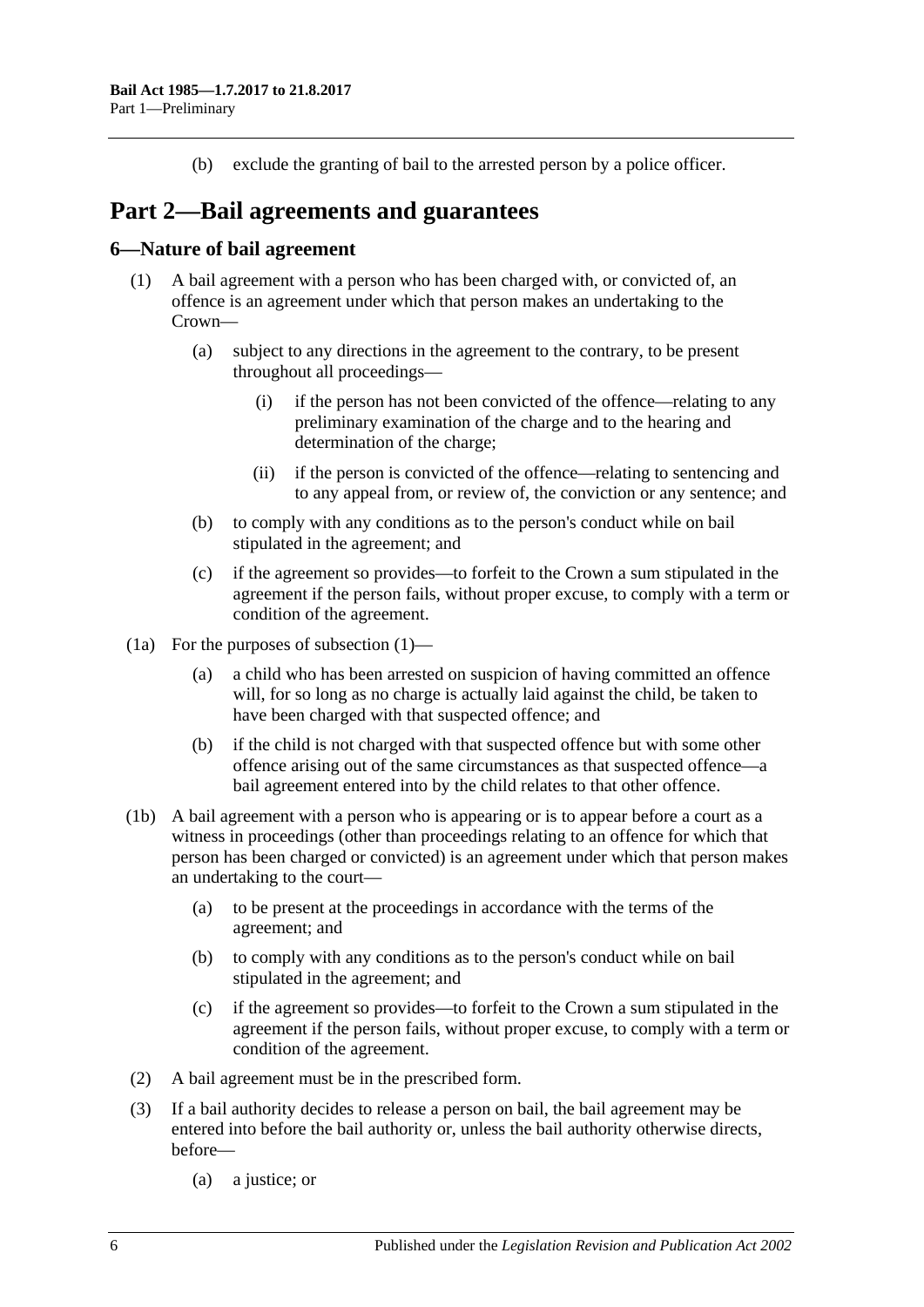- (b) a police officer who is—
	- (i) of or above the rank of sergeant; or
	- (ii) the responsible officer for a police station; or
- (c) if the person is in prison—the person who is in charge of the prison; or
- (ca) a registrar or deputy registrar of a court; or
- (d) any other person specified by the bail authority or any other person of a class specified by the bail authority.
- (4) Despite the provisions of any other Act, a bail authority may for any sufficient reason, on the application of a person on bail or the Crown, or on its own initiative, vary the conditions of a bail agreement or revoke a bail agreement.
- (5) If a bail authority revokes a bail agreement, the bail authority (not being a police officer) may, if it is necessary to do so, issue a warrant for the arrest of the person who was released under the agreement.

### <span id="page-6-0"></span>**7—Guarantee of bail**

- (1) A guarantee of bail is an agreement with the Crown under which a person—
	- (a) guarantees that a person released under a bail agreement will comply with—
		- (i) all the terms and conditions of the agreement; or
		- (ii) such of the terms and conditions of the agreement as are specified in the guarantee; and
	- (b) undertakes that, if that person fails to comply with a term or condition of the bail agreement to which the guarantee relates, he or she (the guarantor) will forfeit to the Crown the sum (if any) specified in the guarantee.
- (2) A guarantee of bail must be in the prescribed form.
- (3) A guarantee of bail may be entered into before the bail authority granting bail or, unless the bail authority otherwise directs, before—
	- (a) a justice; or
	- (b) a police officer who is—
		- (i) of or above the rank of sergeant; or
		- (ii) the responsible officer for a police station; or
	- (c) if the person who is to be released on bail is in prison—the person who is in charge of the prison; or
	- (ca) a registrar or deputy registrar of a court; or
	- (d) any other person specified by the bail authority or any other person of a class specified by the bail authority.
- (4) A bail authority may for any sufficient reason, on the application of a guarantor, vary the terms of the guarantee or revoke the guarantee.
- (5) If a bail authority varies or revokes a guarantee, the bail authority may make such consequential variation of the terms of the bail agreement, or revoke the bail agreement, as appears appropriate in the circumstances.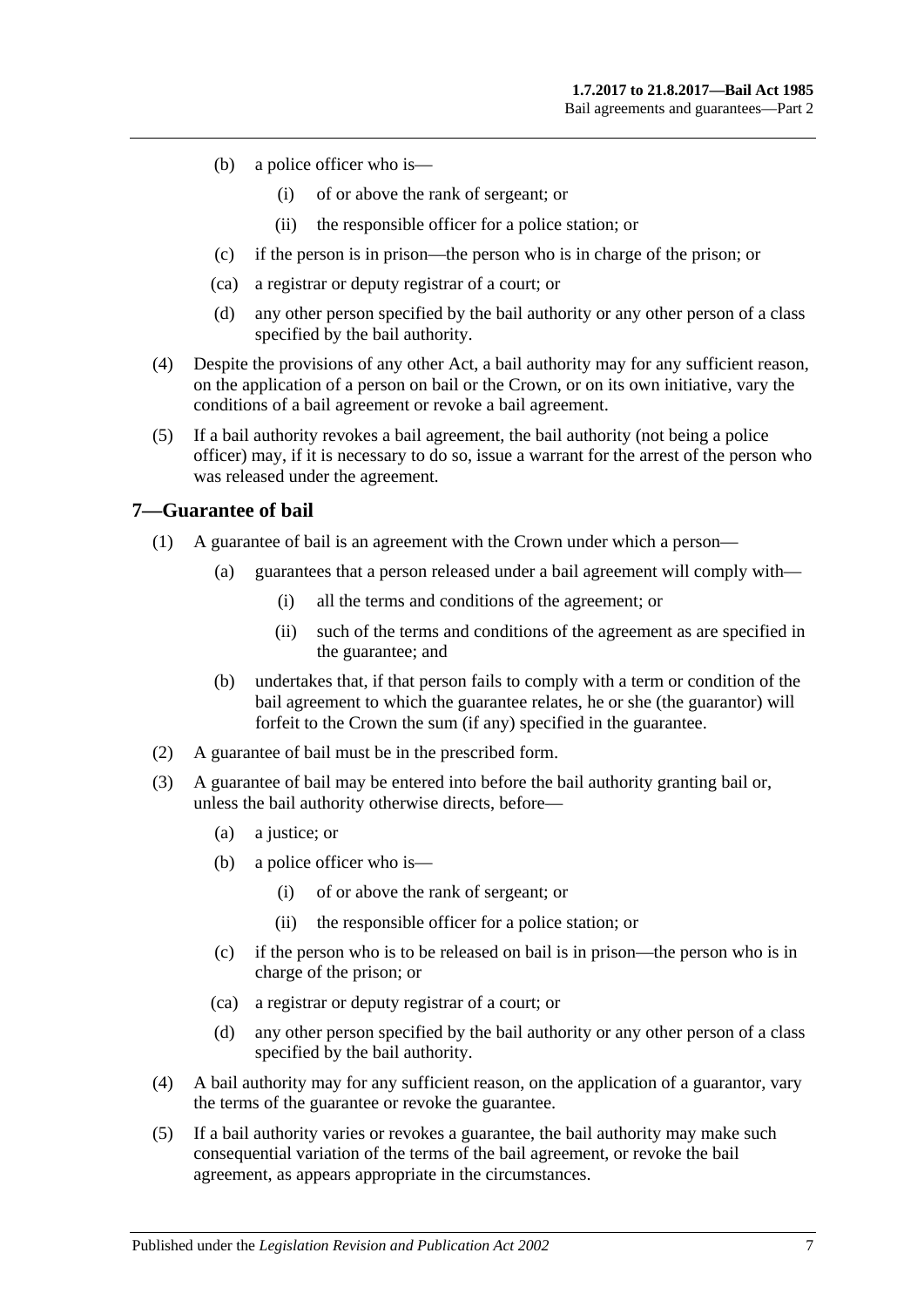(6) A guarantor of bail must be of or above the age of 18 years.

# <span id="page-7-0"></span>**Part 3—Applications for release on bail**

# <span id="page-7-1"></span>**Division 1—Applications generally**

### <span id="page-7-5"></span><span id="page-7-2"></span>**8—Form of application**

- (1) Subject to [subsection](#page-7-4) (1a), an application of a person for release on bail—
	- (a) must be in the prescribed form; and
	- (b) must contain the prescribed information; and
	- (c) must be made in accordance with any procedure prescribed by the regulations.
- <span id="page-7-4"></span>(1a) An application for release on bail need not be made in accordance with [subsection](#page-7-5) (1)—
	- (a) if the bail authority is satisfied that a less formal application should be permitted in view of the applicant's illiteracy, imperfect command of the English language, intellectual limitations or for any other proper reason; or
	- (b) if the bail authority has access to an application previously made by the applicant and considers that a further written application is unnecessary.
- <span id="page-7-6"></span>(2) A person who has the custody of an eligible person must, at the request of that person—
	- (a) afford such assistance as that person reasonably requires to complete a written application for release on bail; and
	- (b) if the custodian is not a bail authority—transmit the application as soon as practicable to a bail authority.
- (2a) If the eligible person is a child, a request may be made on behalf of the child under [subsection](#page-7-6) (2) by a guardian of the child.
- (3) If a written application for release on bail comes before a bail authority for determination, the bail authority may proceed to consider and determine the application despite the fact that the application was made in the first instance to some other bail authority.

### <span id="page-7-3"></span>**9—Power of bail authority to make inquiries and to hear evidence**

- <span id="page-7-7"></span>(1) Subject to this section, a bail authority to which an application for release on bail is made—
	- (a) may make inquiries, or direct that inquiries be made, of the applicant and other persons who may be able to furnish information relevant to the determination of the application; and
	- (b) if the authority (not being a police officer) thinks fit—may take evidence on oath from the applicant or any other person who may be able to furnish information relevant to the determination of the application.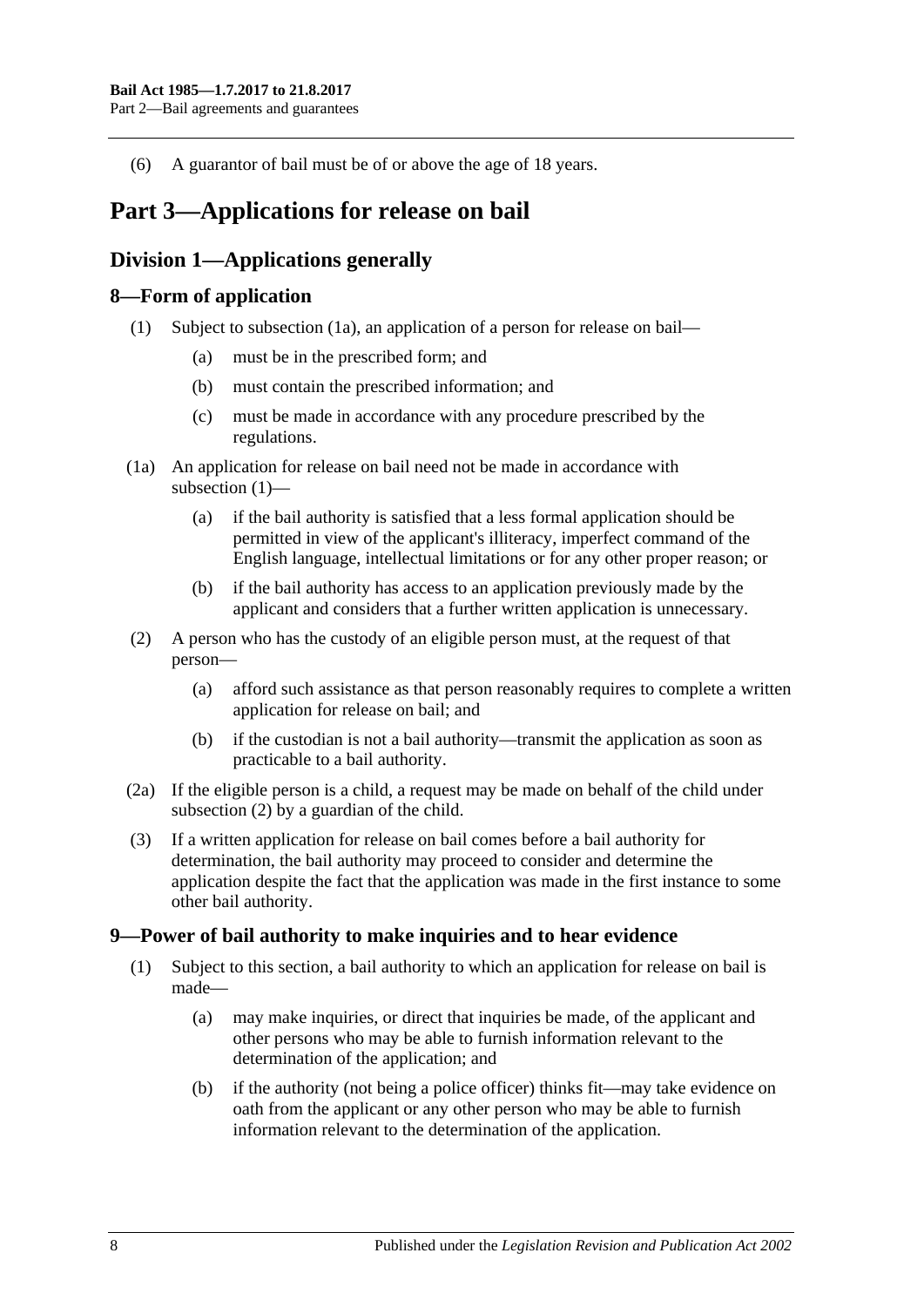(2) If a bail authority takes evidence, or proposes to take evidence, on oath under [subsection](#page-7-7)  $(1)(b)$ , it must at the request of the applicant or the Crown permit such examination, cross-examination or re-examination of the witness as may be appropriate in the circumstances.

### <span id="page-8-0"></span>**10—Discretion exercisable by bail authority**

- (1) If an application for bail is made to a bail authority by an eligible person who has been charged with, but not convicted of, an offence in respect of which he or she has been taken into custody, the bail authority should, subject to this Act, release the applicant on bail unless, having regard to—
	- (a) the gravity of the offence in respect of which the applicant has been taken into custody; and
	- (b) the likelihood (if any) that the applicant would, if released—
		- (i) abscond; or
		- (ii) offend again; or
		- (iii) interfere with evidence, intimidate or suborn witnesses, or hinder police inquiries; or
		- (iv) commit a breach of an intervention order under the *[Intervention](http://www.legislation.sa.gov.au/index.aspx?action=legref&type=act&legtitle=Intervention%20Orders%20(Prevention%20of%20Abuse)%20Act%202009)  [Orders \(Prevention of Abuse\) Act](http://www.legislation.sa.gov.au/index.aspx?action=legref&type=act&legtitle=Intervention%20Orders%20(Prevention%20of%20Abuse)%20Act%202009) 2009*; and
	- (d) any need that the applicant may have for physical protection; and
	- (e) any medical or other care that the applicant may require; and
	- (f) any previous occasions on which the applicant may have contravened or failed to comply with a term or condition of a bail agreement; and
	- (g) any other relevant matter,

the bail authority considers that the applicant should not be released on bail.

- (2) If the applicant has been convicted of the offence in respect of which he or she has been taken into custody, the bail authority has, subject to this Act, an unfettered discretion as to whether the applicant should be released on bail.
- (3) If the applicant is a person who is appearing or is to appear before a court as a witness in proceedings (other than proceedings relating to an offence for which that person has been charged or convicted), the bail authority should, subject to this Act, release the applicant on bail unless there is a likelihood that the applicant would, if released, abscond.
- (4) Despite the other provisions of this section, if there is a victim of the offence, the bail authority must, in determining whether the applicant should be released on bail, give primary consideration to the need that the victim may have, or perceive, for physical protection from the applicant.

### <span id="page-8-2"></span><span id="page-8-1"></span>**10A—Presumption against bail in certain cases**

(1) Despite [section](#page-8-0) 10, bail is not to be granted to a prescribed applicant unless the applicant establishes the existence of special circumstances justifying the applicant's release on bail.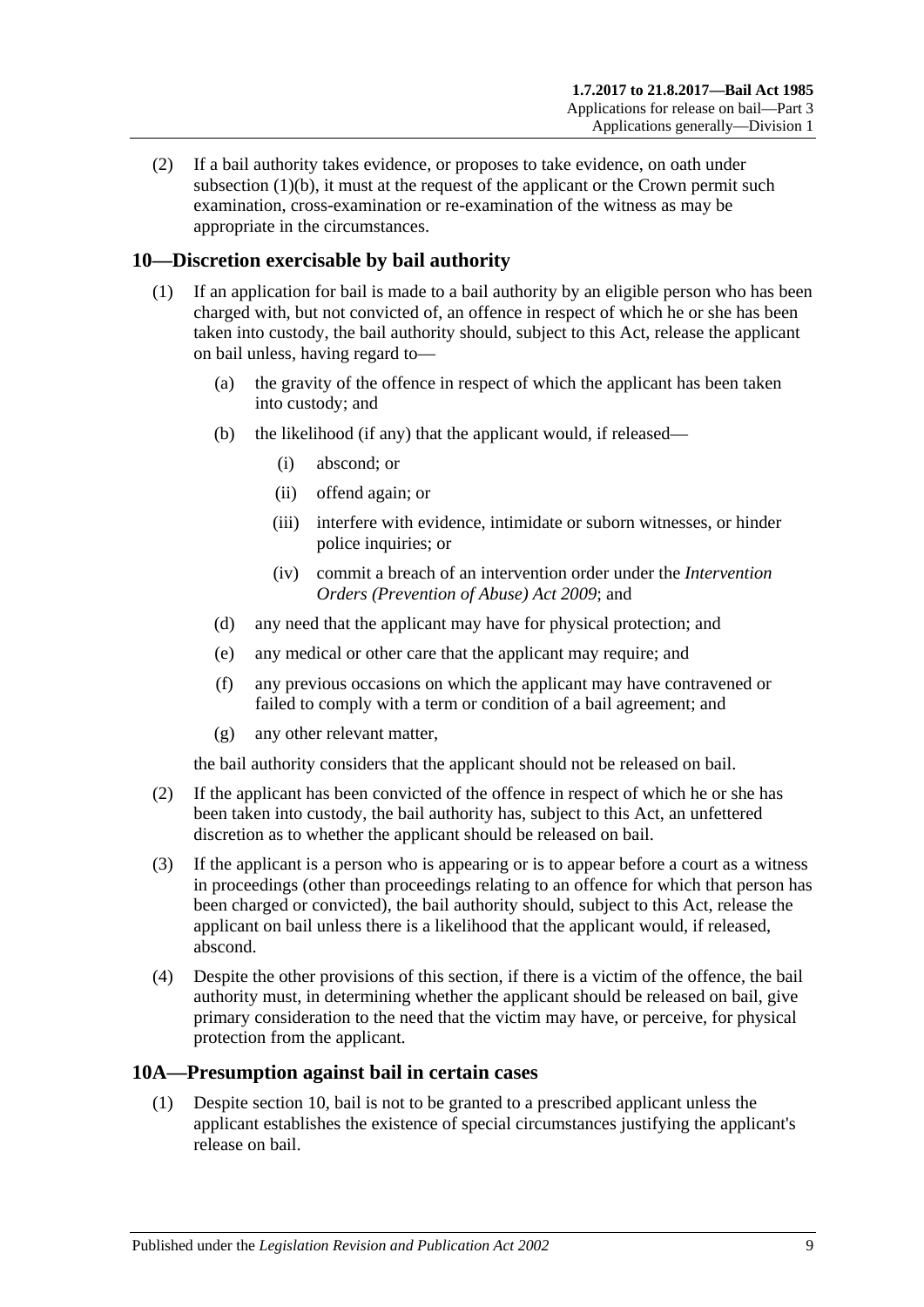- (1a) An applicant who is a serious and organised crime suspect will not be taken to have established that special circumstances exist for the purposes of [subsection](#page-8-2) (1) unless the applicant also establishes, by evidence verified on oath or by affidavit, that he or she has not previously been convicted of—
	- (a) a serious and organised crime offence; or
	- (b) an offence committed in another jurisdiction that would, if committed in this jurisdiction, have been a serious and organised crime offence.
- (2) In this section—

#### *prescribed applicant* means—

- an applicant taken into custody in relation to any of the following offences if committed, or allegedly committed, by the applicant in the course of attempting to escape pursuit by a police officer or attempting to entice a police officer to engage in a pursuit:
	- (i) an offence against section 13 of the *[Criminal Law Consolidation](http://www.legislation.sa.gov.au/index.aspx?action=legref&type=act&legtitle=Criminal%20Law%20Consolidation%20Act%201935)  Act [1935](http://www.legislation.sa.gov.au/index.aspx?action=legref&type=act&legtitle=Criminal%20Law%20Consolidation%20Act%201935)* in which the victim's death was caused by the applicant's use of a motor vehicle;
	- (ii) an offence against section 19A of the *[Criminal Law Consolidation](http://www.legislation.sa.gov.au/index.aspx?action=legref&type=act&legtitle=Criminal%20Law%20Consolidation%20Act%201935)  Act [1935](http://www.legislation.sa.gov.au/index.aspx?action=legref&type=act&legtitle=Criminal%20Law%20Consolidation%20Act%201935)*;
	- (iii) an offence against section 29 of the *[Criminal Law Consolidation](http://www.legislation.sa.gov.au/index.aspx?action=legref&type=act&legtitle=Criminal%20Law%20Consolidation%20Act%201935)  Act [1935](http://www.legislation.sa.gov.au/index.aspx?action=legref&type=act&legtitle=Criminal%20Law%20Consolidation%20Act%201935)* if the act or omission constituting the offence was done or made by the applicant in the course of the applicant's use of a motor vehicle; or
- (b) an applicant taken into custody in relation to an offence against [section](#page-18-1) 17 if there is alleged to have been a contravention of, or failure to comply with, a condition of a bail agreement imposed under section  $11(2)(a)(ii)$ ; or
- (ba) an applicant taken into custody in relation to an offence against section 31 of the *[Intervention Orders \(Prevention of Abuse\) Act](http://www.legislation.sa.gov.au/index.aspx?action=legref&type=act&legtitle=Intervention%20Orders%20(Prevention%20of%20Abuse)%20Act%202009) 2009* if the act or omission alleged to constitute the offence involved physical violence or a threat of physical violence; or
- (bb) an applicant who is a serious and organised crime suspect;
- (c) an applicant taken into custody in relation to an offence of contravening or failing to comply with a control order or public safety order issued under the *[Serious and Organised Crime \(Control\) Act](http://www.legislation.sa.gov.au/index.aspx?action=legref&type=act&legtitle=Serious%20and%20Organised%20Crime%20(Control)%20Act%202008) 2008*; or
- (d) an applicant taken into custody in relation to an offence against any of the following provisions of the *[Criminal Law Consolidation Act](http://www.legislation.sa.gov.au/index.aspx?action=legref&type=act&legtitle=Criminal%20Law%20Consolidation%20Act%201935) 1935*:
	- (i) section 172;
	- (ii) section 248;
	- (iii) section 250;
	- (iv) section 85B; or
- (e) an applicant taken into custody in relation to a serious firearm offence (within the meaning of Part 2 Division 2AA of the *[Criminal Law \(Sentencing\)](http://www.legislation.sa.gov.au/index.aspx?action=legref&type=act&legtitle=Criminal%20Law%20(Sentencing)%20Act%201988)  Act [1988](http://www.legislation.sa.gov.au/index.aspx?action=legref&type=act&legtitle=Criminal%20Law%20(Sentencing)%20Act%201988)*).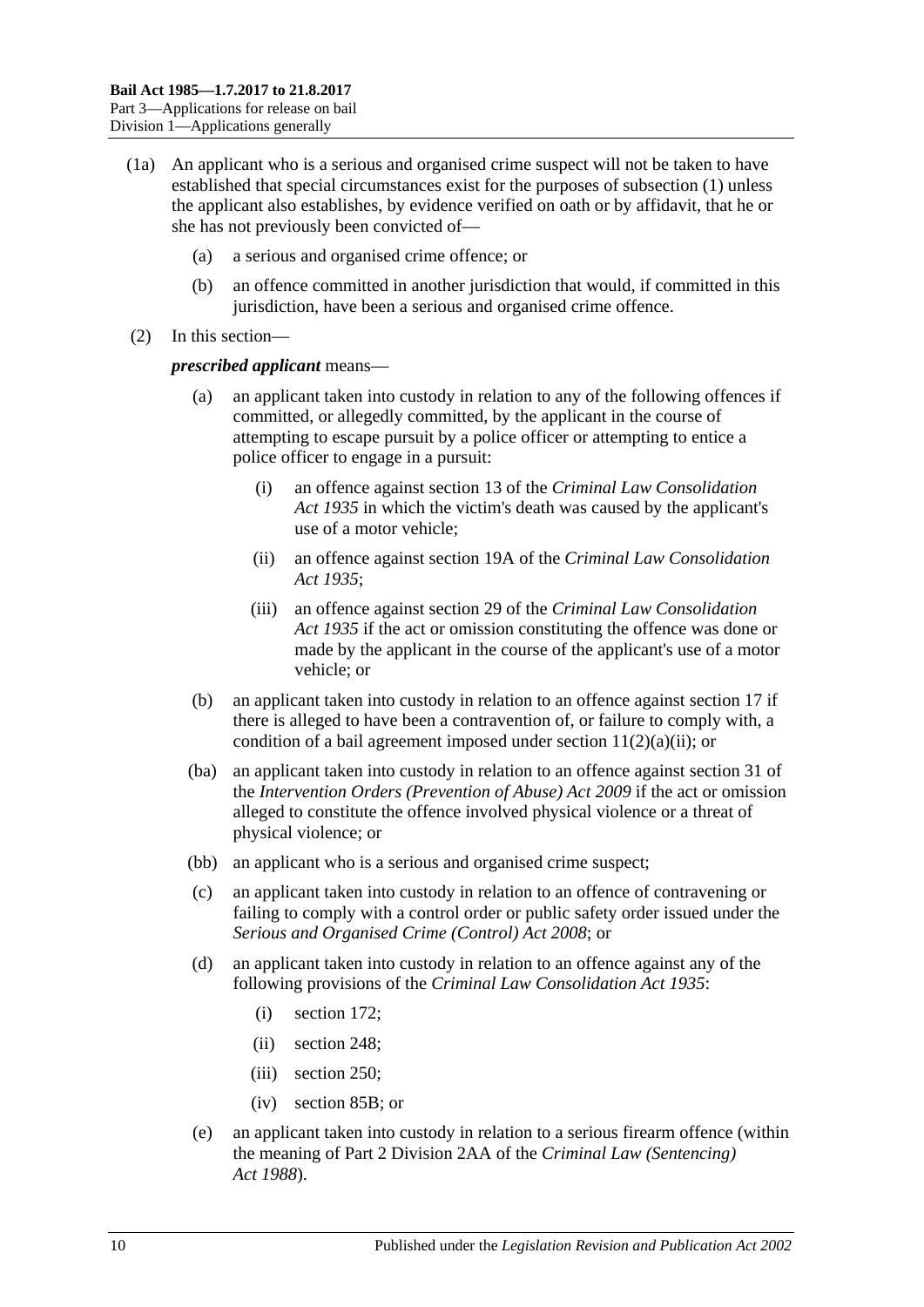### <span id="page-10-2"></span><span id="page-10-0"></span>**11—Conditions of bail**

- <span id="page-10-7"></span>(1) Subject to this Act, every grant of bail is subject to the following conditions:
	- (a) a condition prohibiting the applicant from possessing a firearm, ammunition or any part of a firearm;
	- (b) a condition requiring the applicant to submit to such tests (including testing without notice) for gunshot residue as may be reasonably required by the bail authority, or a person or class of persons or body specified by the bail authority.
- <span id="page-10-3"></span>(1a) A bail authority may only vary or revoke the conditions imposed by [subsection](#page-10-2) (1) if the bail authority is satisfied that—
	- (a) there are cogent reasons to do so; and
	- (b) the possession of a firearm, ammunition or part of a firearm by the person to whom the bail agreement relates does not represent an undue risk to the safety of the public.
- (1b) A bail authority that is a court can only be satisfied of the matters referred to in [subsection](#page-10-3) (1a) by evidence given on oath.
- (1c) If a bail authority varies or revokes a condition imposed by [subsection](#page-10-2) (1), the bail authority must make a written record of the reasons for its decision.
- (1d) Subject to this section, a bail authority may impose 1 or more of the conditions referred to in [subsection](#page-10-4) (2).
- <span id="page-10-6"></span><span id="page-10-5"></span><span id="page-10-4"></span><span id="page-10-1"></span>(2) The conditions that may be imposed in relation to the grant of bail are as follows:
	- (a) that the applicant agree—
		- (i) to reside at a specified address; or
		- (ia) to reside at a specified address and to remain at that place of residence while on bail, not leaving it except for one of the following purposes:
			- (A) remunerated employment; or
			- (B) necessary medical or dental treatment for the applicant; or
			- (C) averting or minimising a serious risk of death or injury (whether to the applicant or some other person); or
			- (D) any other purpose approved by a community corrections officer; or
		- (ii) if there is a victim of the offence in respect of which the applicant has been charged—to comply with such conditions relating to the physical protection of the victim that the authority considers should apply to the applicant while on bail; or
		- (iii) to be under the supervision of a community corrections officer and to obey the lawful directions of the officer; or
		- (iv) to report to the police at a specified place and at specified times; or
		- (v) to surrender any passport that the applicant may possess; or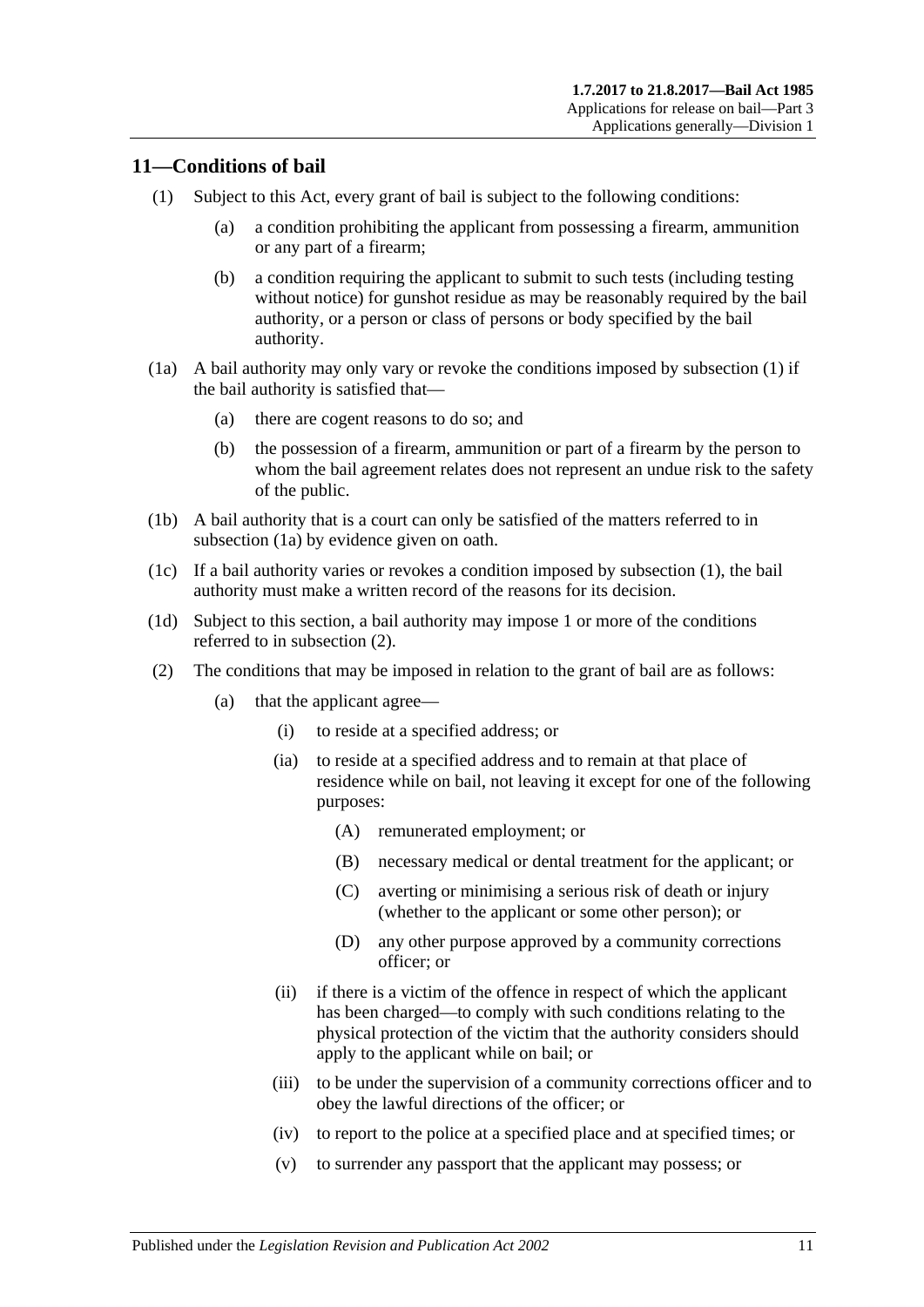- (vi) to comply with any other condition as to the applicant's conduct that the authority considers should apply while on bail;
- (b) that the applicant provide the bail authority with written assurances from a stipulated number of persons, who are acceptable to the bail authority, that they are acquainted with the applicant and are confident that the applicant will comply with the terms and conditions of a bail agreement;
- <span id="page-11-0"></span>(c) that the applicant agree to forfeit to the Crown a sum of money (to be stipulated in the bail agreement) if the applicant fails, without proper excuse, to comply with a term or condition of the bail agreement;
- (d) that the applicant provide security of a specified amount or value to secure payment of a monetary forfeiture agreed to under [paragraph](#page-11-0) (c);
- (e) that the applicant obtain specified guarantees, or guarantees of a specified nature;
- (f) that a guarantor provide security of a specified amount or value to secure payment of a stipulated monetary forfeiture.
- <span id="page-11-1"></span>(2aa) If the applicant is a serious and organised crime suspect, any grant of bail to the applicant—
	- (a) must be made subject to the following conditions:
		- (i) a condition that the applicant agree to reside at a specified address and to remain at that place of residence while on bail, not leaving it except for 1 of the following purposes:
			- (A) necessary medical or dental treatment for the applicant;
			- (B) averting or minimising a serious risk of death or injury (whether to the applicant or some other person);
			- (C) any other purpose approved by the Chief Executive Officer;
		- (ii) a condition that the applicant agree to be fitted with a device of a kind approved by the Chief Executive Officer for the purpose of monitoring compliance with the condition referred to in [subparagraph](#page-11-1) (i) and to comply with all reasonable directions of the Chief Executive Officer in relation to the device;
		- (iii) a condition that the applicant agree to not communicate with any person other than specified persons, or persons of a specified class or of a class prescribed by regulation;
		- (iv) a condition that the applicant agree to only use for communication purposes, or be in possession of, such telephones, mobile phones, computers or other communication devices as may be specified; and
	- (b) may not be made subject to the condition referred to in [subsection](#page-10-5)  $(2)(a)(ia)$ (but the bail authority may, subject to this section, impose any other condition referred to in [subsection](#page-10-4) (2)).
- <span id="page-11-2"></span>(2ab) If the applicant is a class 1 or class 2 offence suspect, any grant of bail to the applicant must, subject to this section, be made subject to the following conditions:
	- (a) a condition that the applicant agrees not to engage in child-related work;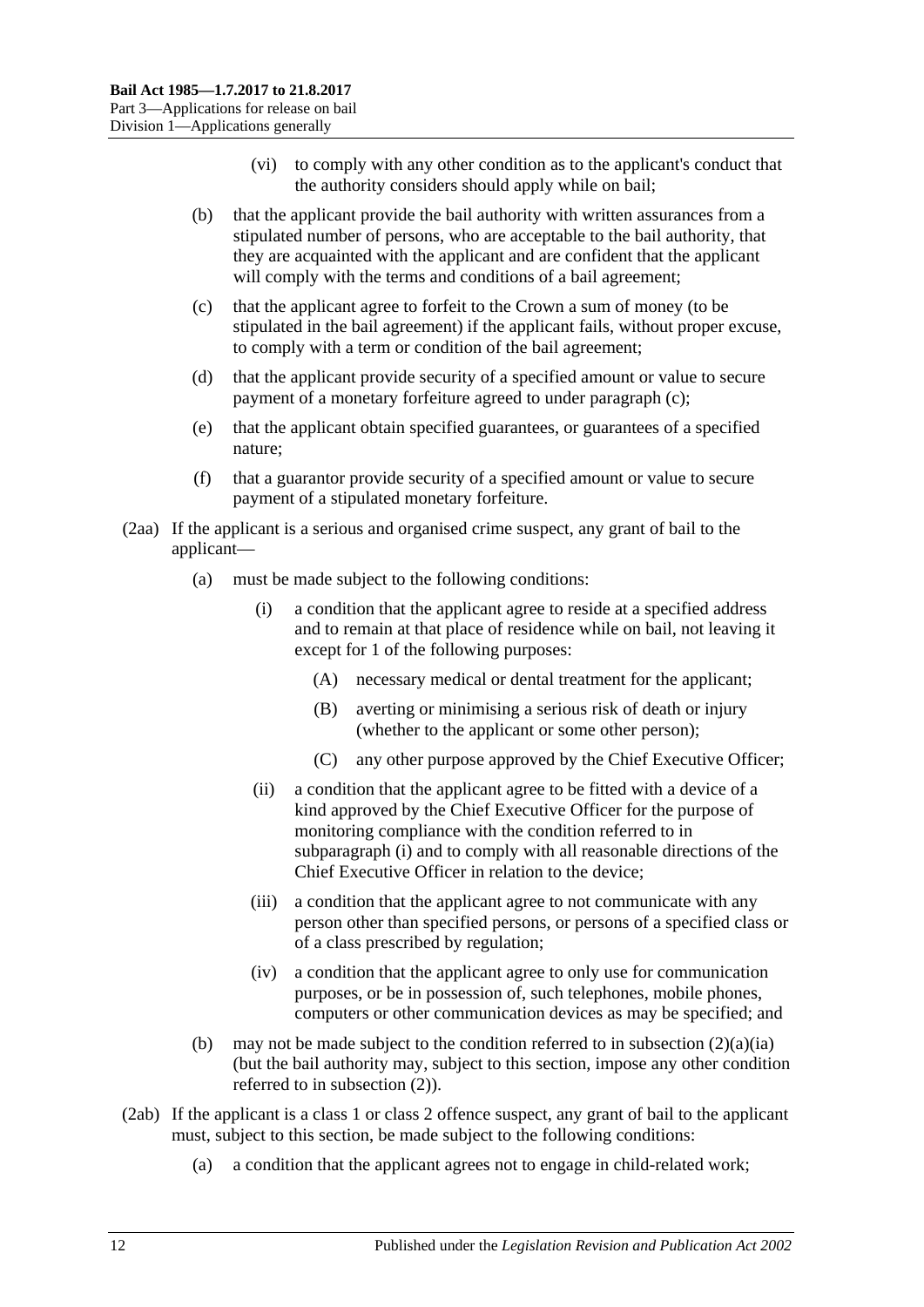- (b) a condition that the applicant agrees not to apply for child-related work.
- (2ac) A bail authority may only vary or revoke conditions imposed in accordance with [subsection](#page-11-2) (2ab) if the bail authority is satisfied that—
	- (a) there are cogent reasons to do so; and
	- (b) the applicant engaging in child-related work will not pose a risk to the safety and well being of children.
- (2ad) If a bail authority varies or revokes a condition imposed by [subsection](#page-11-2) (2ab), the bail authority must make a written record of the reasons for its decision.
- (2a) In deciding on the conditions to be imposed in relation to a grant of bail, a bail authority should give special consideration to any submissions made by the Crown on behalf of a victim of the alleged offence.
- (3) A bail authority should not impose a condition under [subsection](#page-10-5)  $(2)(a)(ia)$  or [\(iii\)](#page-10-6) except on the application, or with the consent, of the Crown.
- (3a) Before a bail authority imposes a condition under [subsection](#page-10-5)  $(2)(a)(ia)$  or  $(2aa)(a)(i)$ , the bail authority should obtain a report (whether oral or in writing) from the Crown on
	- (a) in the case of a condition under [subsection](#page-10-5)  $(2)(a)(ia)$ —the appropriateness of such a condition being imposed in the applicant's case; or
	- (b) in the case of a condition under [subsection](#page-11-1)  $(2aa)(a)(i)$ —whether the place of residence proposed to be specified in the condition is appropriate in the applicant's case.
- (4) A condition (other than a condition as to the conduct of the applicant while on bail) must not be imposed under this section unless the condition is, in the opinion of the bail authority, reasonably necessary to ensure that the applicant complies with the bail agreement.
- (5) A financial condition must not be imposed under this section unless the bail authority is of the opinion that the object of ensuring that the applicant complies with the bail agreement cannot be properly secured by a non-financial condition or combination of non-financial conditions.
- (6) It is a condition of every bail agreement that the person released under the agreement will not leave the State for any reason—
	- (a) if the person is under the supervision of a community corrections officer—without the permission of the Chief Executive (or his or her nominee) of the administrative unit of which the community corrections officer is an officer or employee;
	- (c) in any other case—without the permission of—
		- (i) a judge or magistrate; or
		- (ii) a police officer who is—
			- (A) of or above the rank of sergeant; or
			- (B) the responsible officer for a police station.
- (7) A condition imposed under this section must be stipulated in the bail agreement.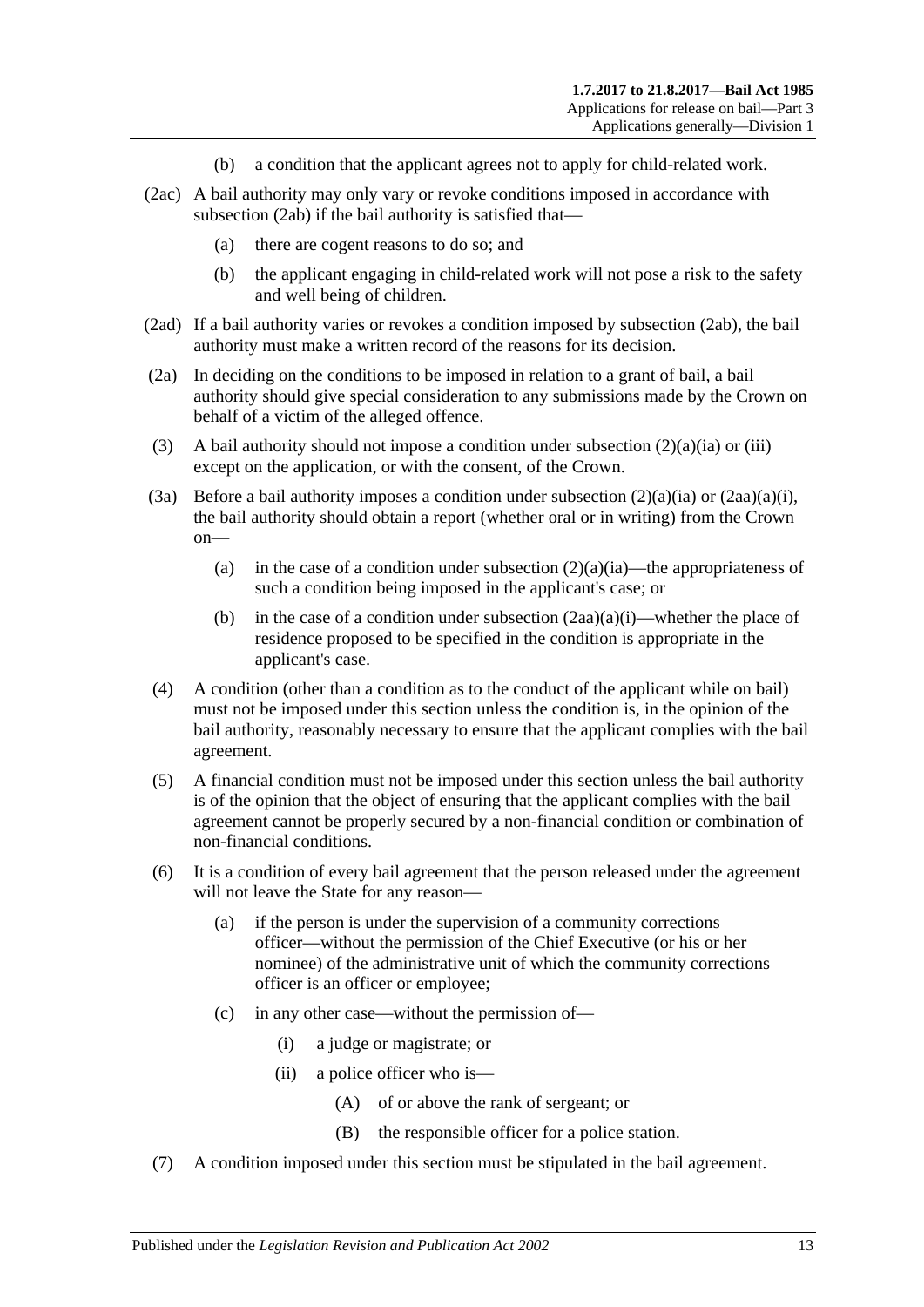- <span id="page-13-0"></span>(7a) If it is a condition of a bail agreement that the person released under the agreement will remain at a particular place of residence, a police officer or a community corrections officer authorised by the Minister for the purpose may enter the residence at any time for the purpose of ascertaining whether or not the person is complying with the condition.
- (7b) A person must not hinder a person referred to in [subsection](#page-13-0) (7a) in the exercise of powers under that subsection.

Maximum penalty: \$2 500.

- (8) If it is a condition of a bail agreement that the person released under the agreement will be under the supervision of a community corrections officer and obey the lawful directions of that officer, the officer to whom the person is assigned for supervision may give reasonable directions—
	- (a) requiring that person to report to the officer on a regular basis; or
	- (b) requiring that person to notify the officer of any change in the person's place of residence, or in the person's employment; or
	- (c) on any other matter stipulated by the bail authority.
- <span id="page-13-1"></span> $(9)$  If—
	- (a) a bail authority imposes a condition under this section; but
	- (b) the applicant remains in custody because the condition is not fulfilled,

the applicant must (if he or she is not sooner released) be brought back before a bail authority for a review of the condition as soon as reasonably practicable and, in any event, within five working days after the condition is imposed.

- (10) A bail authority may, on a review of a condition under [subsection](#page-13-1) (9)—
	- (a) confirm, vary or revoke the condition; and
	- (d) impose any other condition under this section that the bail authority thinks fit.
- (11) If a bail authority imposes a condition requiring a person—
	- (a) to remain at a particular place of residence while on bail; or
	- (b) to be under the supervision of a community corrections officer,

the bail authority must ensure that a copy of the bail agreement is furnished to the relevant responsible Minister.

- (12) A condition of bail may relate to a place or circumstances outside the State.
- (13) In this section—

*child-related work* has the same meaning as in the *[Child Sex Offenders Registration](http://www.legislation.sa.gov.au/index.aspx?action=legref&type=act&legtitle=Child%20Sex%20Offenders%20Registration%20Act%202006)  Act [2006](http://www.legislation.sa.gov.au/index.aspx?action=legref&type=act&legtitle=Child%20Sex%20Offenders%20Registration%20Act%202006)*;

*class 1 offence suspect* means a person who has been charged with a class 1 offence (within the meaning of the *[Child Sex Offenders Registration Act](http://www.legislation.sa.gov.au/index.aspx?action=legref&type=act&legtitle=Child%20Sex%20Offenders%20Registration%20Act%202006) 2006*);

*class 2 offence suspect* means a person who has been charged with a class 2 offence (within the meaning of the *[Child Sex Offenders Registration Act](http://www.legislation.sa.gov.au/index.aspx?action=legref&type=act&legtitle=Child%20Sex%20Offenders%20Registration%20Act%202006) 2006*).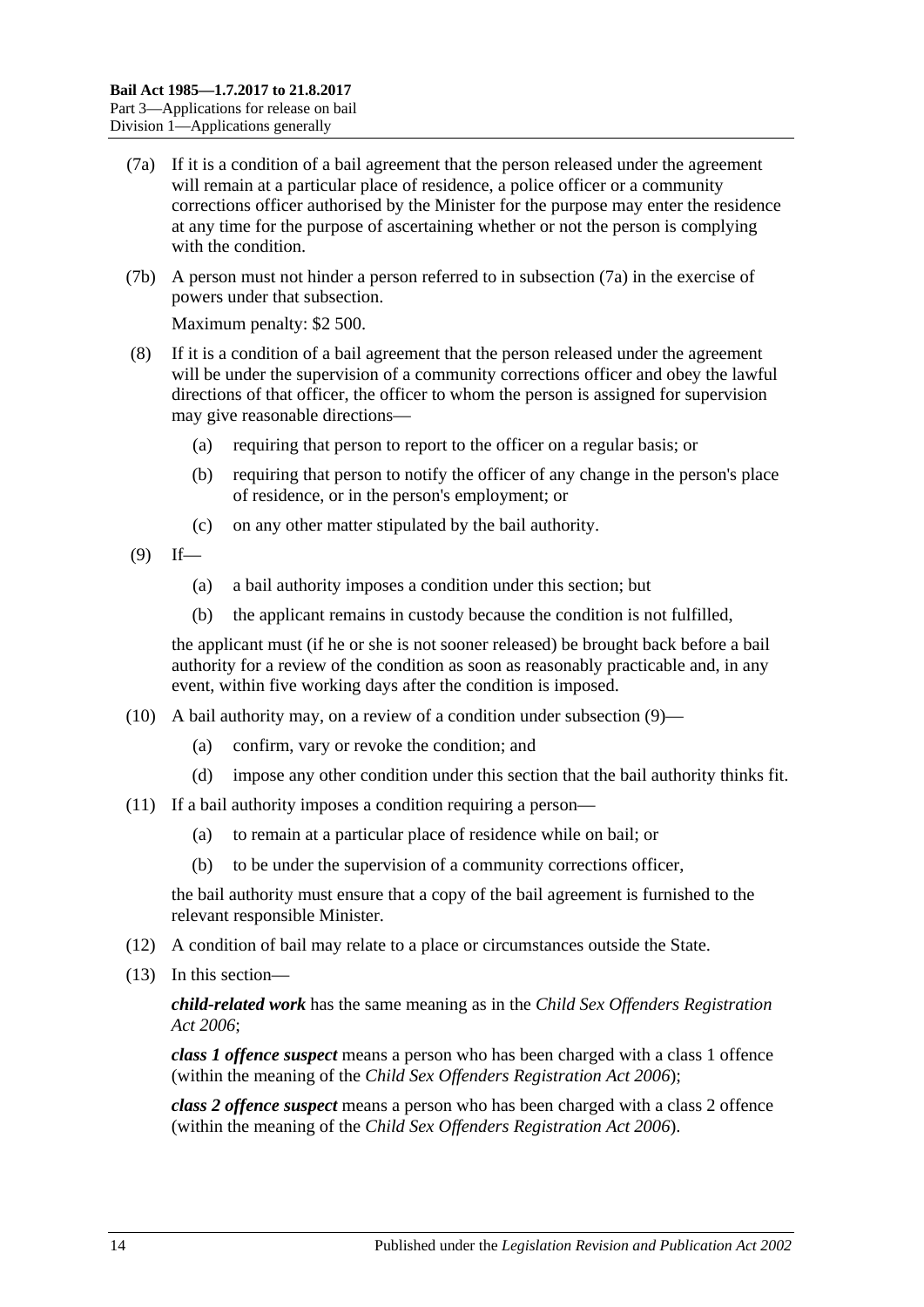### <span id="page-14-4"></span><span id="page-14-0"></span>**11A—Bail authority may direct person to surrender firearm etc**

- (1) A bail authority may, in relation to a grant of bail that is subject to the condition imposed by section  $11(1)(a)$ , direct the person to whom the grant of bail relates to surrender as soon as reasonably practicable at a police station specified by the bail authority any firearm, ammunition or part of a firearm owned or possessed by the person.
- (2) A person who refuses or fails to comply with a direction under [subsection](#page-14-4) (1) is guilty of an offence.

Maximum penalty: \$10 000 or imprisonment for 2 years.

- (3) No criminal liability attaches to a person to the extent that he or she is complying with a direction under this section.
- (4) The Commissioner of Police must deal with any surrendered firearm, ammunition or part of a firearm in accordance with the scheme set out in the regulations.
- (5) No compensation is payable by the Crown in respect of the exercise of a power or function under this section.
- (6) The regulations may provide for the payment, recovery or waiver of fees in respect of this section.

### <span id="page-14-1"></span>**12—Refusal of application**

- (1) If a bail authority decides to refuse an application for release on bail, the bail authority must make a written record of the reasons for its decision.
- (2) The refusal of an application for release on bail does not preclude further applications.

### <span id="page-14-2"></span>**Division 2—Procedure on arrest**

### <span id="page-14-3"></span>**13—Procedure on arrest**

- (1) If a police officer arrests a person who is, on arrest, eligible to apply for release on bail, the police officer must—
	- (a) as soon as reasonably practicable after delivering the arrested person to a police station or designated police facility after making the arrest, take reasonable steps to ensure that the arrested person (and, if the arrested person is a child, any guardian who is present) understands that the arrested person is entitled to apply for release on bail under this Act; and
	- (b) ensure that the arrested person (and, if the arrested person is a child, any guardian who is present) receives—
		- (i) a written statement, in the prescribed form, explaining how, and to what authorities, an application for release on bail may be made under this Act; and
		- (ii) the appropriate form for making an application for release on bail.
- (2) An eligible person who is a child who has applied unsuccessfully to a police officer for release on bail must, if the child or a guardian so requests, be brought before the Youth Court as soon as practicable for the purpose of making an application for release on bail.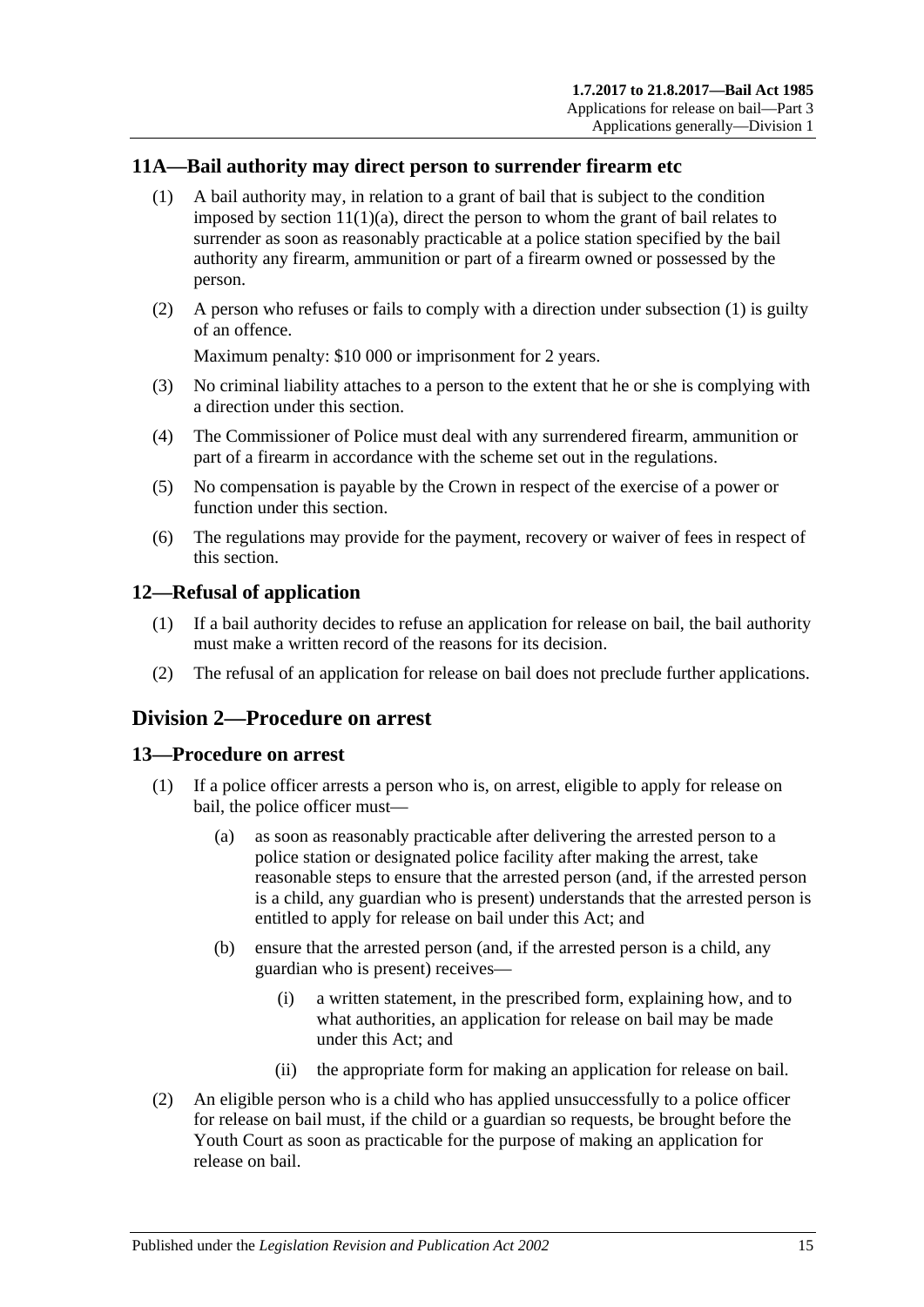- <span id="page-15-2"></span>(3) An eligible person who has been arrested on a charge of an offence must, if not released beforehand, be brought before the appropriate authority on the charge in relation to which he or she was arrested as soon as reasonably practicable but, in any event, not later than 4 pm on the next working day following the day of arrest.
- (4) The appropriate authority before whom a person is brought under [subsection](#page-15-2) (3) must inquire as to whether that person wants to apply for release on bail and, if the person answers in the affirmative, the authority must afford the person a reasonable opportunity to apply for release on bail.
- (5) For the purposes of this section, an eligible person may be brought before the Youth Court or the Magistrates Court—
	- (a) in person or by video link; or
	- (b) if the person is in custody in a police station or designated police facility that is situated in a remote area and there is no video link available—by audio link.
- (6) In this section—

*appropriate authority* means—

- (a) in relation to a child—the Youth Court; and
- (b) in any other case—the Magistrates Court;

*remote area*, in relation to the situation of a police station or designated police facility, means—

- (a) 200 kilometres or more; or
- (b) if some other distance is prescribed by the regulations for the purposes of this definition—that distance,

from the nearest Youth Court or Magistrates Court (as the case requires);

*Youth Court* means the Youth Court of South Australia.

# <span id="page-15-0"></span>**Part 4—Review of decisions of bail authorities**

### <span id="page-15-1"></span>**14—Review of decisions of bail authorities**

- (1) A decision of a bail authority (not being the Supreme Court) is subject to review under this section.
- (2) A review may be carried out under this section on the application of the Crown, the person applying for release on bail or, if the person applying for release on bail is a child, the child or a guardian of the child—
	- (a) by the Supreme Court; or
	- (b) if the decision subject to review is a decision of a police officer or a court constituted of justices—by a magistrate.
- (3) On a review, the reviewing authority will reconsider the application for release on bail and may make any decision on that application that should, in the opinion of the reviewing authority, have been made in the first instance.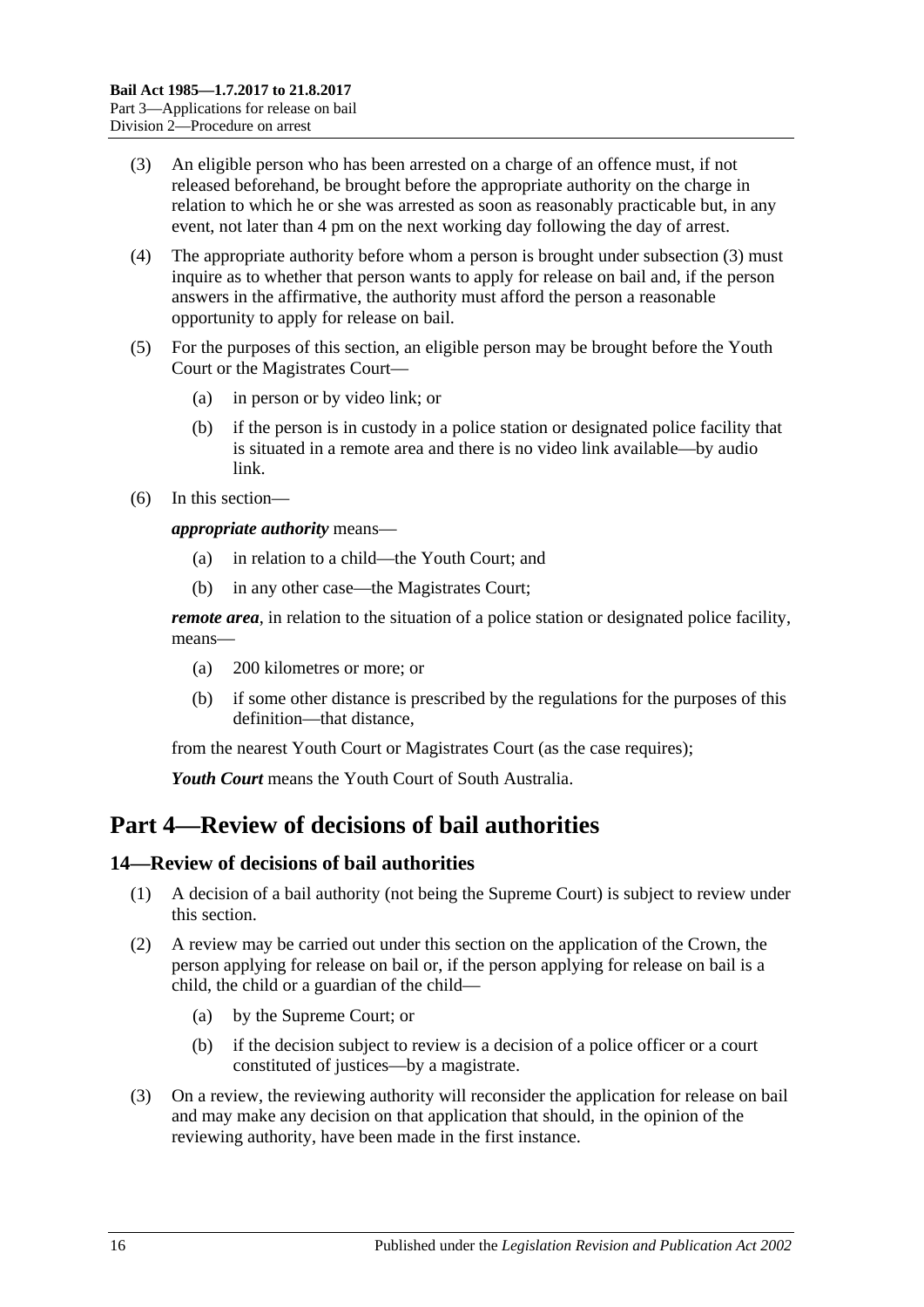- (4) If an application for review of a decision of a bail authority is made, the bail authority must furnish the reviewing authority with any documentary or other material in its possession that may be relevant to the review.
- (5) The reviewing authority must hear and determine an application under this section as expeditiously as possible.

### <span id="page-16-1"></span><span id="page-16-0"></span>**15—Telephone review**

- (1) Subject to this section, if—
	- (a) an arrested person makes an application for release on bail to a police officer or a court constituted of justices; and
	- (b) the person is dissatisfied with the decision made on the application; and
	- (c) there is no magistrate in the vicinity immediately available to review the decision,

the police officer or justices who made the decision must, on the written application of the person, contact a magistrate by telephone for the purpose of having the decision reviewed.

- <span id="page-16-2"></span>(2) An arrested person dissatisfied with a decision made on application to a police officer on arrest who can be brought before the Magistrates Court constituted of a magistrate by not later than 4 pm on the next day following the day of arrest may not, unless he or she is a child, make an application under [subsection](#page-16-1) (1) for a review of the decision.
- (3) If the arrested person is a child, the written application under [subsection](#page-16-1) (1) may be made on behalf of the child by a guardian of the child.
- (4) If, in relation to the original application for bail, compliance with [section](#page-7-5) 8(1) was not required under [section](#page-7-4) 8(1a) in that the application was not required in writing, the application for a telephone review under [subsection](#page-16-1) (1) may be made orally.
- (5) If the police officer who made the decision is not immediately available to contact a magistrate, contact must be made by another police officer of or above the rank of sergeant or the responsible officer for the police station.
- (6) If a magistrate is contacted under [subsection](#page-16-1) (1), the following provisions apply:
	- (a) the magistrate must make such inquiries as the magistrate thinks necessary to satisfy himself or herself of the genuineness of the application for review;
	- (b) the police officer or justices who made the telephone contact must explain to the magistrate—
		- (i) the circumstances of the application for bail; and
		- (ii) the nature of the decision made on the application; and
		- (iii) the reasons for that decision;
	- (c) the magistrate must then speak with the person who applied for bail or any legal practitioner representing or assisting that person, and any other person who may be present and who may, in the opinion of the magistrate, assist in explaining the circumstances of the particular case for the purpose of ensuring that the magistrate is fully informed—
		- (i) of the grounds and circumstances of the application for bail; and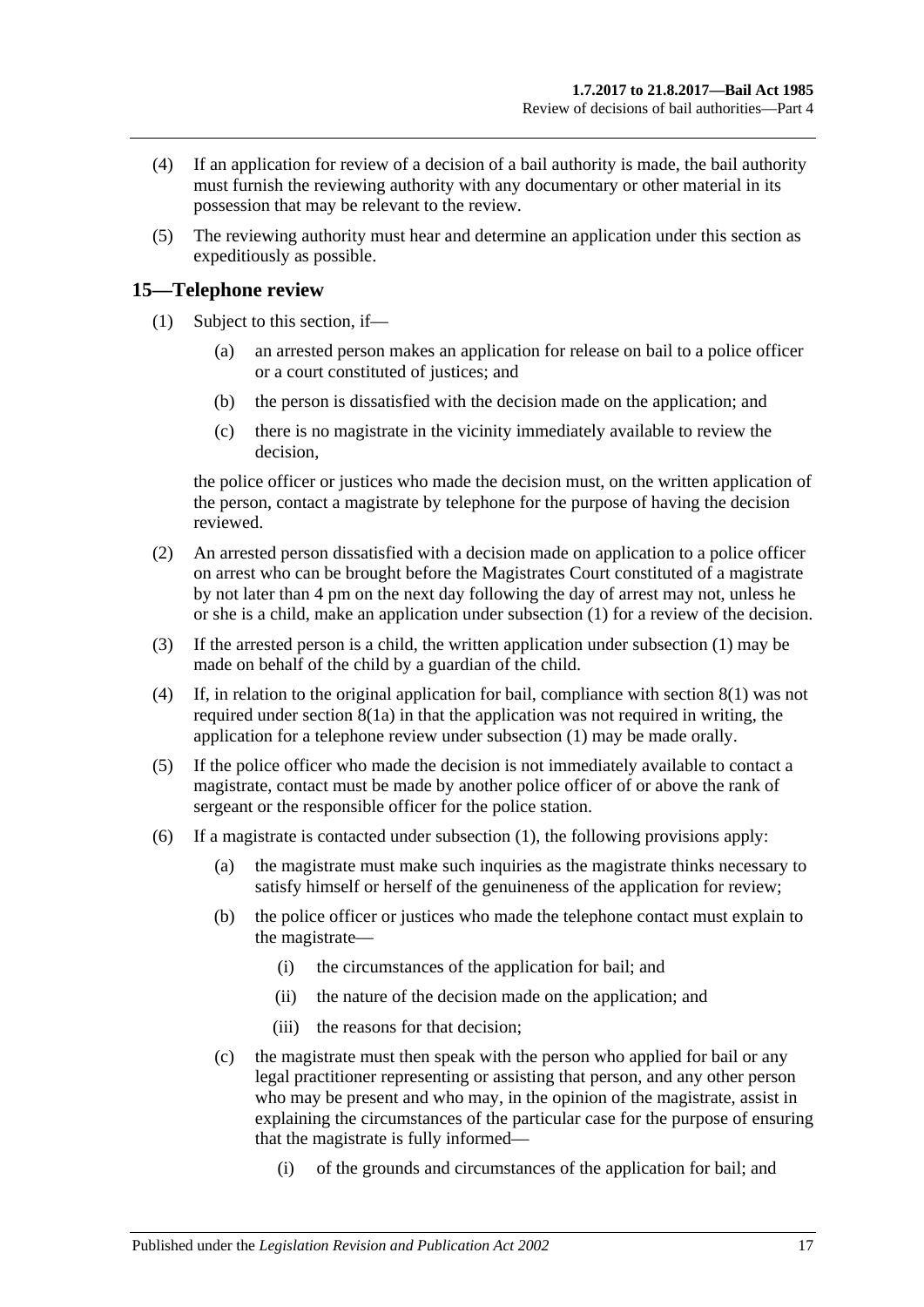- (ii) of the reasons for the applicant's dissatisfaction with the decision taken on the application; and
- (iii) if the applicant is a child—of the circumstances of the child;
- (d) if the decision that is the subject of the review was made by justices—the magistrate must then speak with—
	- (i) if the police officer who appeared before the justices and opposed the application for bail is present and wishes to speak in relation to the application for review—the police officer; or
	- (ii) if that police officer is not immediately available—another police officer who is present and wishes to speak in relation to the application for review;
- (e) the magistrate must then advise the police officer or justices who made the telephone contact of the decision on review, and bail must then be granted or refused in accordance with that decision.
- (7) For the purposes of [subsection](#page-16-2) (2), an arrested person can be brought before the Magistrates Court—
	- (a) in person or by video link; or
	- (b) if the person is in custody in a police station or designated police facility that is situated in a remote area and there is no video link available—by audio link.
- (8) In this section—

*remote area*, in relation to the situation of a police station or designated police facility, means—

- (a) 200 kilometres or more; or
- (b) if some other distance is prescribed by the regulations for the purposes of this definition—that distance,

from the nearest Magistrates Court.

### <span id="page-17-0"></span>**15A—Review of magistrate's decision by Supreme Court**

- (1) Subject to this section, a decision of a magistrate on a review of a decision of a bail authority is subject to review by the Supreme Court.
- (2) A review may be carried out under this section on the application of the Crown, the person applying for release on bail or, if the person applying for release on bail is a child, the child or a guardian of the child.
- (3) A review under this section may only occur with the permission of the Supreme Court (which should only be granted if it appears that there may have been some error of law or fact).

### <span id="page-17-1"></span>**16—Stay of release on application for review**

- (1) Despite any other provision of this Act, if—
	- $(a)$ 
		- (i) a bail authority decides to release a person on bail; or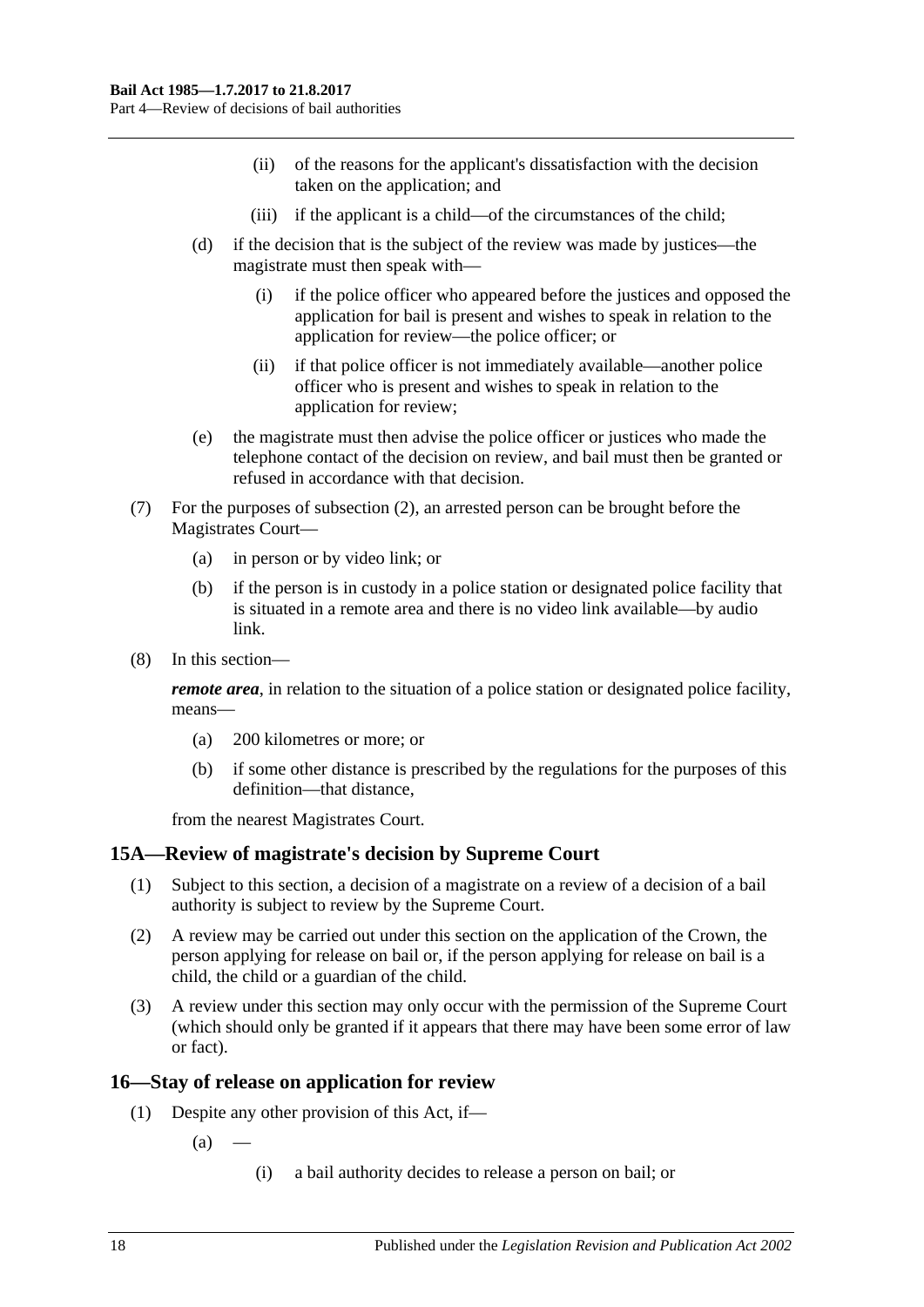- (ii) on a review by a magistrate of a decision of a bail authority, the magistrate decides to release a person on bail; and
- (b) a police officer or counsel on behalf of the Crown immediately indicates that an application for review of the decision will be made under this Part,

the release must be deferred.

- <span id="page-18-2"></span>(2) The period of deferral ends—
	- (a) if an application for a review is to be made—
		- (i) if the reviewing authority is satisfied that there is proper reason to fix a period longer than 72 hours for the period of deferral—at the end of the fixed period; or
		- (ii) in any other case—
			- (A) on the completion of the review; or
			- (B) when 72 hours elapses,

whichever occurs first; or

- (b) if the Crown does not intend to proceed with the review—
	- (i) when the notice of discontinuance is filed on behalf of the Crown with the bail authority; or
	- (ii) when 72 hours elapses,

whichever occurs first.

- (3) If a person is released on bail under [subsection](#page-18-2) (2) (other than on the completion of a review), the conditions of bail are those that would have applied had the person's release not been deferred.
- (4) In this section—

*reviewing authority* means a magistrate or the Supreme Court, as the case may be.

# <span id="page-18-0"></span>**Part 5—Enforcement and termination of bail**

### <span id="page-18-1"></span>**17—Non-compliance with bail agreement constitutes offence**

(1) A person who, without reasonable excuse, contravenes or fails to comply with a term or condition of a bail agreement is guilty of an offence.

Maximum penalty: \$10 000 or imprisonment for 2 years.

- (2) A penalty imposed under this section must not exceed the maximum penalty that may be imposed for the principal offence.
- (3) A penalty imposed under this section is in addition to any pecuniary forfeiture that the convicted person suffers or may suffer in consequence of the offence.
- (4) A reference in this section to the principal offence is a reference to—
	- (a) the offence with which the person released on bail was charged; or
	- (b) if that person was charged with a number of offences—that one of the offences that attracts the highest penalty.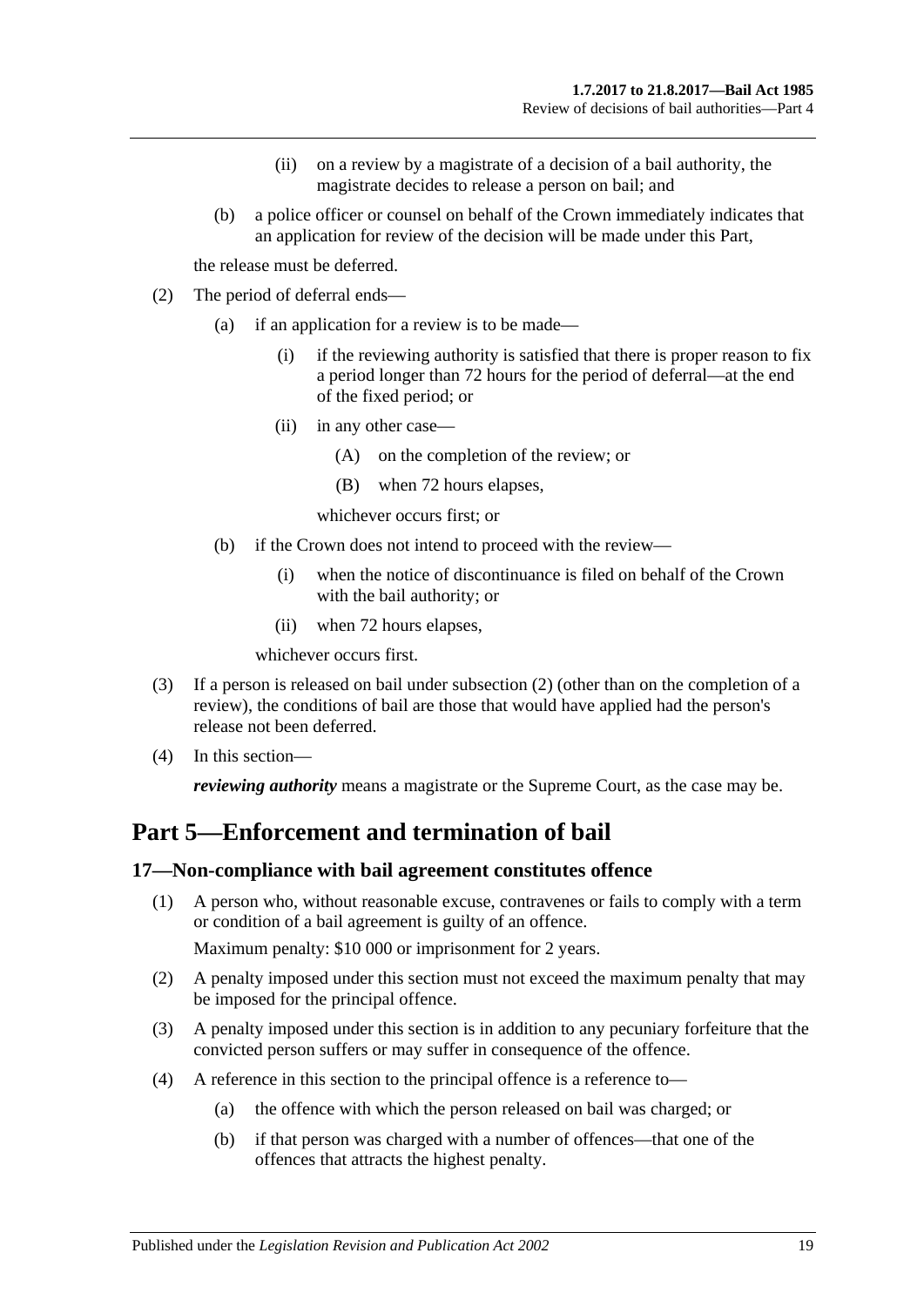### <span id="page-19-0"></span>**17A—Guarantor must inform member of police force if person fails to comply with bail agreement**

If a guarantor knows, or has reasonable cause to suspect, that the person released under the bail agreement has failed to comply with a term or condition of the agreement in relation to which his or her guarantee has been given, the guarantor must take reasonable steps to inform a police officer that the failure has, or may have, occurred.

Maximum penalty: \$1 250.

### <span id="page-19-1"></span>**18—Arrest of eligible person on non-compliance with bail agreement**

- (1) If it appears to a court or justice that a person released on bail has contravened or failed to comply with a term or condition of a bail agreement, it may—
	- (a) revoke the bail agreement; and
	- (b) if it appears necessary or desirable to do so—issue a warrant for the person's arrest.
- <span id="page-19-3"></span>(2) A police officer may arrest without warrant a person released on bail if he or she has reasonable grounds for believing that the person—
	- (a) intends to abscond; or
	- (b) is contravening or failing to comply with a bail agreement; or
	- (c) has contravened or failed to comply with a bail agreement.
- (3) A person who is arrested without warrant pursuant to [subsection](#page-19-3) (2) must, after being delivered into custody at a police station or designated police facility, be brought as soon as practicable before—
	- (a) the court before which the person is bound to appear; or
	- (b) the Magistrates Court.

### <span id="page-19-4"></span><span id="page-19-2"></span>**19—Estreatment**

- (1) If a person who has been released under a bail agreement contravenes or fails to comply with a term or condition of the agreement—
	- (a) the court before which that person is bound to appear; or
	- (b) the Magistrates Court,

may, on the application of the Crown or on its own initiative, order that a pecuniary forfeiture stipulated in a bail agreement or a guarantee be carried into effect.

- (2) An order for pecuniary forfeiture under [subsection](#page-19-4) (1) may provide that the order is not to be carried into effect until a subsequent day to be fixed by the court making the order.
- (3) If a court makes an order under this section, the court may at any time for any sufficient reason, on the application of the person in relation to whom the order is made or on its own initiative—
	- (a) reduce the amount of the forfeiture as stipulated in the bail agreement or guarantee; or
	- (b) rescind its order.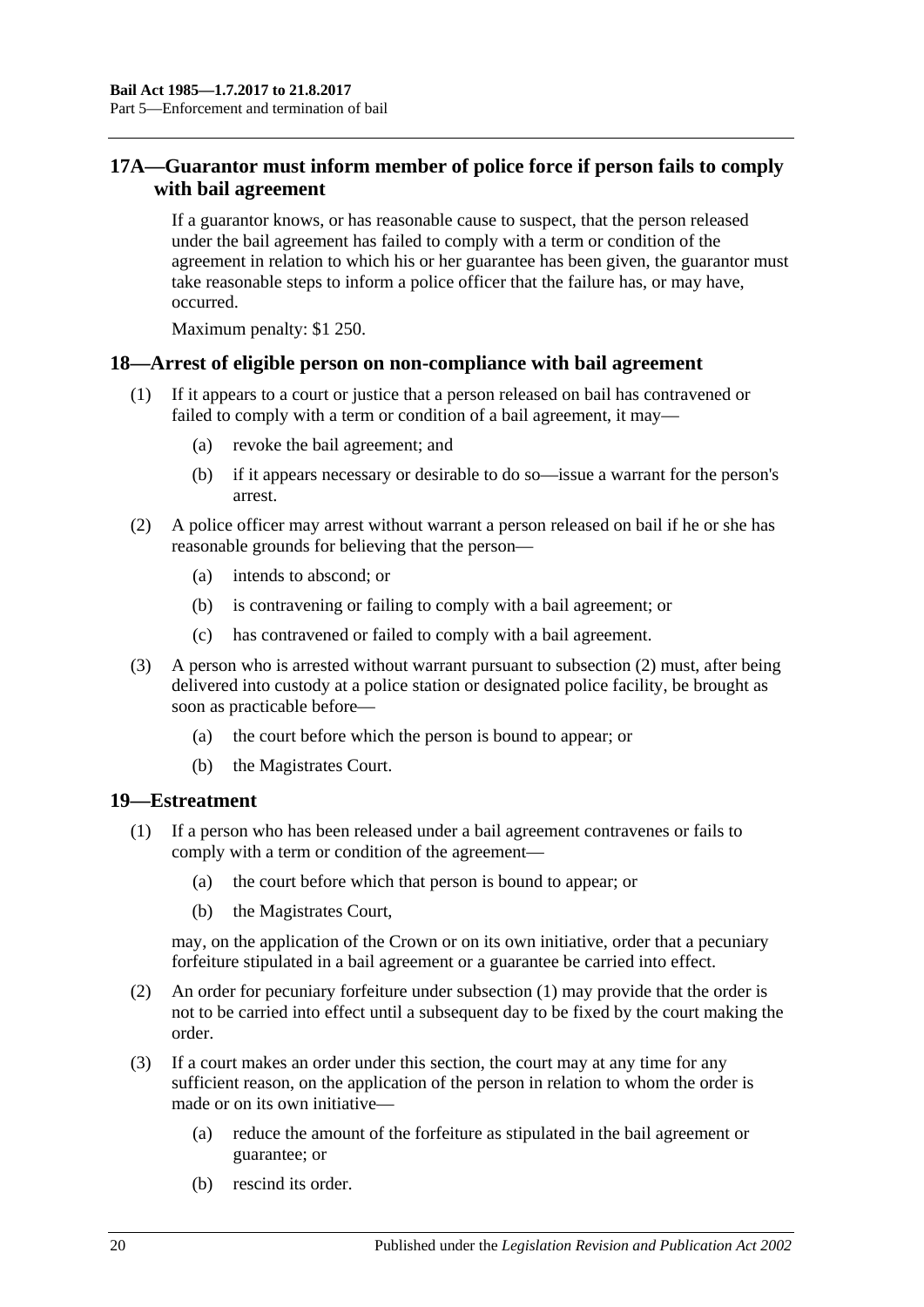- (3a) A court that makes an order under this section may allow time for payment of the amount forfeited and, if appropriate, direct that the amount be paid in instalments.
- (4) The amount of a pecuniary forfeiture that is carried into effect pursuant to an order under this section may be recovered as a fine.

### <span id="page-20-0"></span>**19A—Arrest of person who is serious and organised crime suspect**

If it appears to a court that—

- (a) the matters referred to in section  $3A(1)(a)$ , [\(b\)](#page-3-5) and [\(c\)](#page-3-6) apply in relation to a person who has been released on bail; but
- (b) no application was made by a police officer to the bail authority for a determination to that effect,

the court may—

- (c) revoke the bail agreement; and
- (d) if it appears necessary or desirable to do so—issue a warrant for the person's arrest.

### <span id="page-20-1"></span>**20—Termination of bail agreement**

When a person who is on bail is sentenced, or discharged without sentence, the bail agreement and guarantees (if any) terminate.

# <span id="page-20-2"></span>**Part 6—Miscellaneous**

### <span id="page-20-3"></span>**21—Evidence**

An apparently genuine document purporting to be a bail agreement or guarantee, or a copy of a bail agreement or guarantee, will be accepted by any court or justice as evidence of the bail agreement or guarantee and of its terms and conditions.

### <span id="page-20-4"></span>**21A—Applications on behalf of the Crown**

An application may be made or a consent given under this Act on behalf of the Crown  $by-$ 

- (a) the Director of Public Prosecutions; or
- (b) a person acting on the instructions of the Crown; or
- (c) any police officer.

#### <span id="page-20-5"></span>**21B—Intervention programs**

- (1) When a court releases a person who has been charged with an offence on bail, the court may make it a condition of the bail agreement that the person undertake an intervention program.
- (2) Before imposing any such condition, the court must—
	- (a) satisfy itself that—
		- (i) the person is eligible for the services to be included on the program in accordance with applicable eligibility criteria (if any); and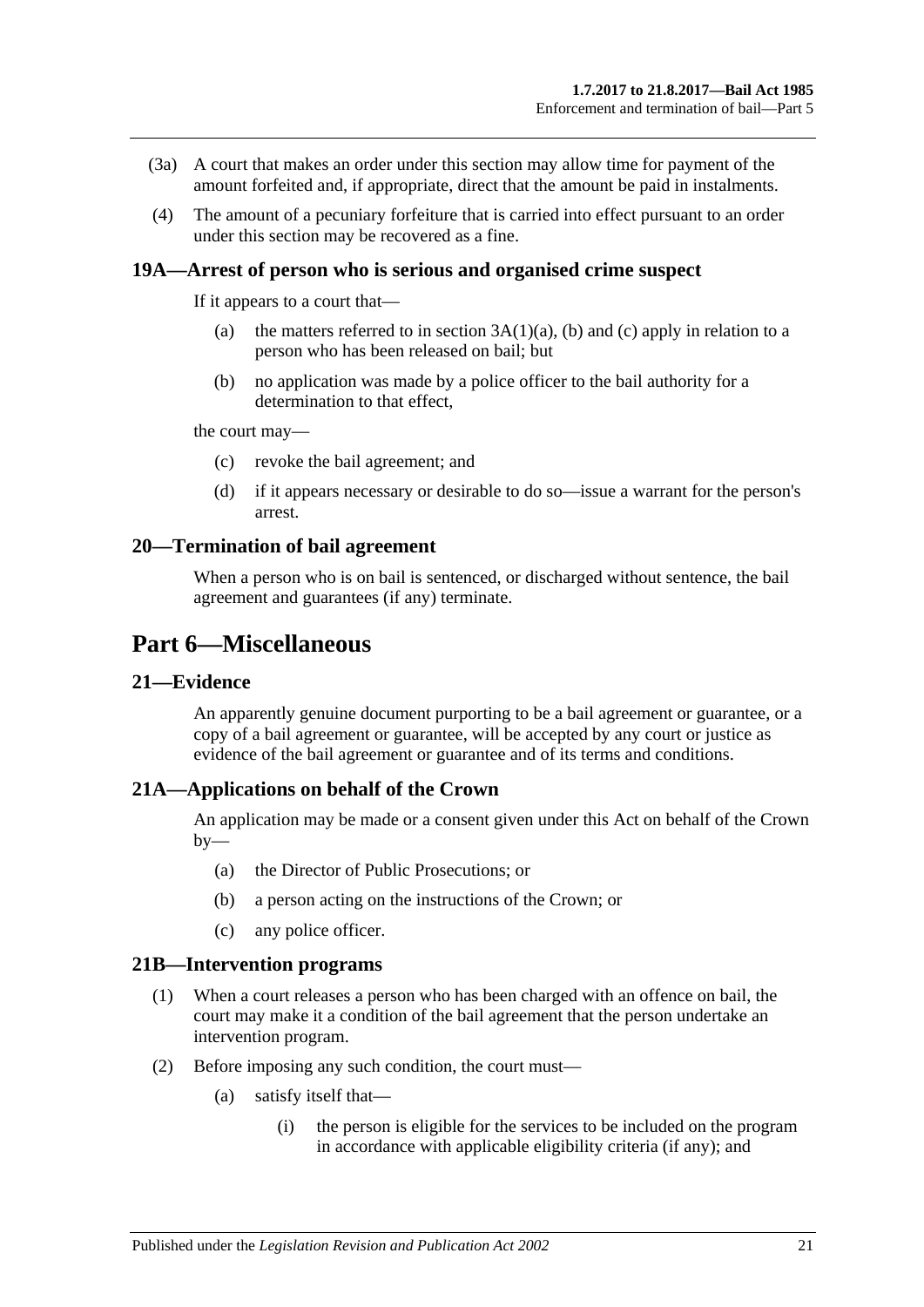- (ii) those services are available for the person at a suitable time and place; and
- (b) give consideration to any representations made by the person in relation to the program.
- (3) The court may make appropriate orders for assessment of the person to determine—
	- (a) a form of intervention program that is appropriate for the person; and
	- (b) the person's eligibility for the services included on the program,

and may release the person on bail on condition that he or she undertake the assessment as ordered.

- <span id="page-21-1"></span>(4) If a bail agreement contains a condition under this section—
	- (a) the person released on bail under the agreement must comply with conditions regulating his or her participation in the assessment or intervention program notified from time to time by the person's case manager; and
	- (b) a failure to comply with a requirement under [paragraph](#page-21-1) (a) may be regarded as a breach of a condition of the bail agreement.
- (5) The court may, at any time, on application by a person released on bail on condition that he or she participate in an assessment or intervention program, make an order revoking or varying the condition.
- (6) If an intervention program manager considers that—
	- (a) a person has failed to comply with a condition regulating the person's participation in an assessment or intervention program; and
	- (b) the failure to comply (of itself or in connection with other matters) suggests that the person is unwilling to participate in the assessment or program as directed,

the manager must refer the matter to the court and the court must then determine whether the failure to comply constitutes a breach of the bail agreement.

- (7) A certificate apparently signed—
	- (a) by an intervention program manager as to—
		- (i) whether the services to be included on a program are available for a particular person and, if so, when they will be available; or
		- (ii) whether a particular person is eligible for the services to be included on a program; or
	- (b) by a case manager as to whether a particular person has complied with conditions regulating his or her participation in an assessment or intervention program,

is admissible as evidence of the matter so certified.

### <span id="page-21-0"></span>**21C—Power of delegation—intervention program manager**

- (1) An intervention program manager may, by instrument in writing, delegate a power or function under this Act—
	- (a) to a particular person; or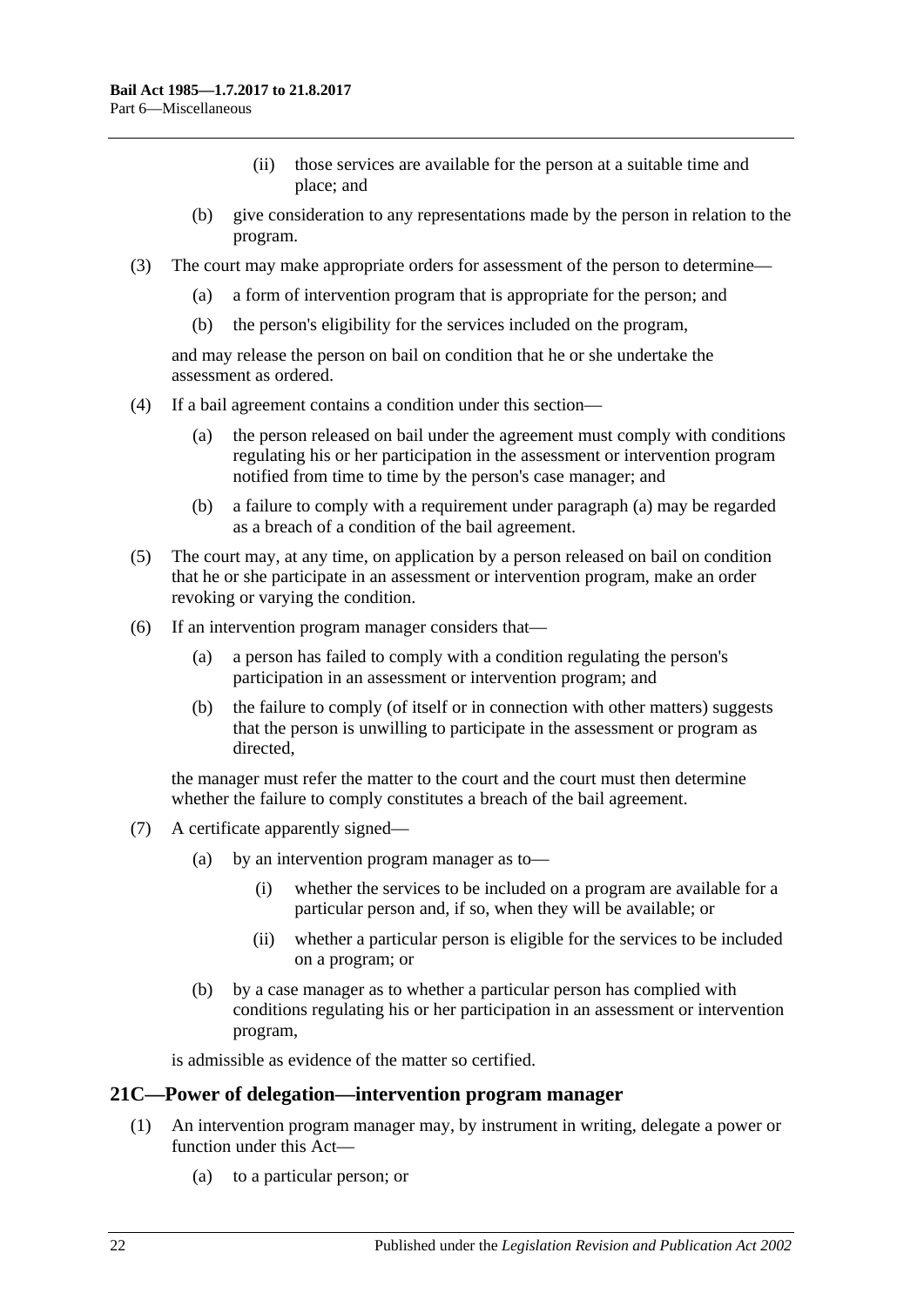- (b) to the person for the time being performing particular duties or holding or acting in a particular position.
- (2) A power or function so delegated under this section may, if the instrument of delegation so provides, be further delegated.
- (3) A delegation—
	- (a) may be absolute or conditional; and
	- (b) does not derogate from the power of the delegator to act in a matter; and
	- (c) is revocable at will.

### <span id="page-22-0"></span>**22—False information on bail applications**

A person who provides false information in an application for release on bail knowing it to be false is guilty of an offence.

Maximum penalty: \$1 250.

### <span id="page-22-1"></span>**23—Period of release on bail not to count as part of sentence**

If a person under sentence of imprisonment is released on bail pending the hearing and determination of an appeal, the period of release does not count as part of the sentence.

### <span id="page-22-2"></span>**23A—Bail authority to consider intervention orders**

- (1) If a police officer or a person representing the Crown in bail proceedings is made aware that the victim of the alleged offence, or a person otherwise connected with proceedings for the alleged offence, feels a need for protection from the alleged offender or any other person associated with the alleged offender—
	- (a) the police officer or other person must ensure that the perceived need for protection is brought to the attention of the bail authority; and
	- (b) the bail authority must consider—
		- (i) if the bail authority is a court—whether to issue an intervention order in accordance with this section; or
		- (ii) in any other case—whether to apply to the Magistrates Court for an intervention order under the *[Intervention Orders \(Prevention of](http://www.legislation.sa.gov.au/index.aspx?action=legref&type=act&legtitle=Intervention%20Orders%20(Prevention%20of%20Abuse)%20Act%202009)  [Abuse\) Act](http://www.legislation.sa.gov.au/index.aspx?action=legref&type=act&legtitle=Intervention%20Orders%20(Prevention%20of%20Abuse)%20Act%202009) 2009*.
- (2) If an applicant for bail is a serious and organised crime suspect, the bail authority must, on its own initiative, consider—
	- (a) if the bail authority is a court—whether to issue an intervention order in accordance with this section; or
	- (b) in any other case—whether to apply to the Magistrates Court for an intervention order under the *[Intervention Orders \(Prevention of Abuse\)](http://www.legislation.sa.gov.au/index.aspx?action=legref&type=act&legtitle=Intervention%20Orders%20(Prevention%20of%20Abuse)%20Act%202009)  Act [2009](http://www.legislation.sa.gov.au/index.aspx?action=legref&type=act&legtitle=Intervention%20Orders%20(Prevention%20of%20Abuse)%20Act%202009)*.
- (3) A court may, when determining a bail application, exercise the powers of the Magistrates Court to issue against the applicant or any person associated with the applicant, an intervention order under the *[Intervention Orders \(Prevention of Abuse\)](http://www.legislation.sa.gov.au/index.aspx?action=legref&type=act&legtitle=Intervention%20Orders%20(Prevention%20of%20Abuse)%20Act%202009)  Act [2009](http://www.legislation.sa.gov.au/index.aspx?action=legref&type=act&legtitle=Intervention%20Orders%20(Prevention%20of%20Abuse)%20Act%202009)* as if an application had been made under that Act against the applicant or other person.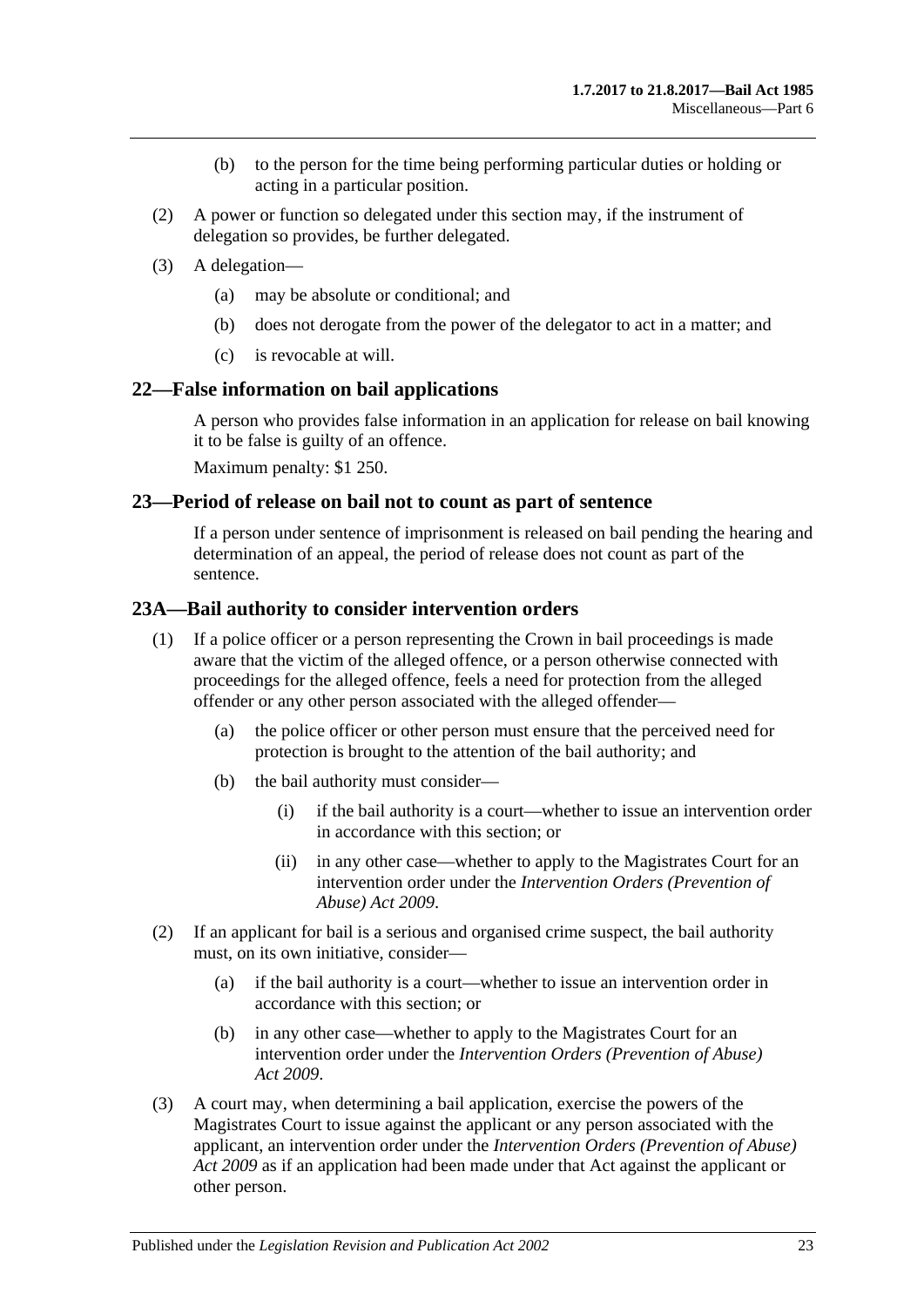(4) An order issued under this section has effect as an intervention order under the *[Intervention Orders \(Prevention of Abuse\) Act](http://www.legislation.sa.gov.au/index.aspx?action=legref&type=act&legtitle=Intervention%20Orders%20(Prevention%20of%20Abuse)%20Act%202009) 2009*.

### <span id="page-23-0"></span>**24—Act not to affect provisions relating to intervention and restraining orders**

Except as provided in [section](#page-22-2) 23A, nothing in this Act affects the operation of—

- (a) the *[Intervention Orders \(Prevention of Abuse\) Act](http://www.legislation.sa.gov.au/index.aspx?action=legref&type=act&legtitle=Intervention%20Orders%20(Prevention%20of%20Abuse)%20Act%202009) 2009*; or
- (b) the provisions of the *[Summary Procedure Act](http://www.legislation.sa.gov.au/index.aspx?action=legref&type=act&legtitle=Summary%20Procedure%20Act%201921) 1921* relating to restraining orders.

### <span id="page-23-1"></span>**25—Non-application of 48 Geo. III c. 58 in this State**

The Act of the Imperial Parliament 48 Geo. III c. 58 has no further force or effect in this State.

### <span id="page-23-2"></span>**26—Regulations**

The Governor may make such regulations as are contemplated by this Act or as are necessary or expedient for the purposes of this Act.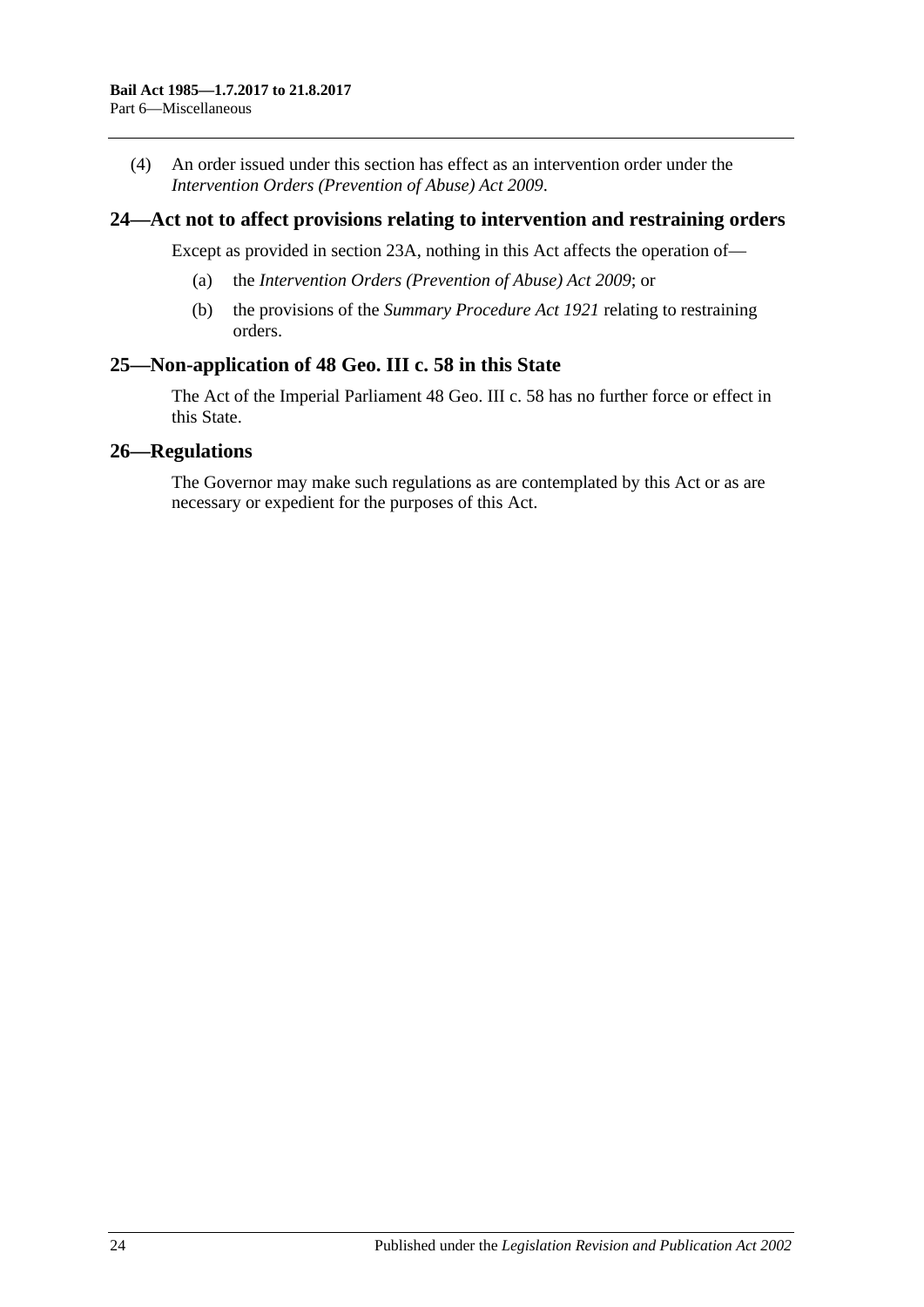# <span id="page-24-0"></span>**Legislative history**

### **Notes**

- Amendments of this version that are uncommenced are not incorporated into the text.
- Please note—References in the legislation to other legislation or instruments or to titles of bodies or offices are not automatically updated as part of the program for the revision and publication of legislation and therefore may be obsolete.
- Earlier versions of this Act (historical versions) are listed at the end of the legislative history.
- For further information relating to the Act and subordinate legislation made under the Act see the Index of South Australian Statutes or www.legislation.sa.gov.au.

# **Principal Act and amendments**

New entries appear in bold.

| Year | No | Title                                                                                           | Assent     | Commencement                                                           |
|------|----|-------------------------------------------------------------------------------------------------|------------|------------------------------------------------------------------------|
| 1985 | 5  | Bail Act 1985                                                                                   | 7.3.1985   | 7.7.1985 (Gazette 9.5.1985 p1399)                                      |
| 1986 | 33 | Statutes Amendment (Children's Bail) 10.4.1986<br>Act 1986                                      |            | 30.3.1987 (Gazette 26.2.1987 p440)                                     |
| 1987 | 32 | <b>Bail Act Amendment Act 1987</b>                                                              | 23.4.1987  | 4.10.1987 (Gazette 30.7.1987 p273)                                     |
| 1990 | 23 | <b>Statute Law Revision Act 1990</b>                                                            | 26.4.1990  | Sch 2-29.6.1990 (Gazette 14.6.1990<br>p1606                            |
| 1991 | 49 | <b>Director of Public Prosecutions</b><br>Act 1991                                              | 21.11.1991 | 6.7.1992 (Gazette 25.6.1992 p1869)                                     |
| 1991 | 69 | <b>Statutes Repeal and Amendment</b><br>(Courts) Act 1991                                       | 12.12.1991 | 6.7.1992 (Gazette 2.7.1992 p209)                                       |
| 1993 | 62 | <b>Statutes Amendment (Courts)</b><br>Act 1993                                                  | 27.5.1993  | ss 19-23-1.7.1993 (Gazette 24.6.1993<br>p2047                          |
| 1993 | 94 | <b>Statutes Repeal and Amendment</b><br>(Children's Protection and Young<br>Offenders) Act 1993 | 4.11.1993  | 1.1.1994 (Gazette 4.11.1993 p2177)                                     |
| 1994 | 22 | Domestic Violence Act 1994                                                                      | 26.5.1994  | 1.8.1994 (Gazette 14.7.1994 p68)                                       |
| 1995 | 27 | <b>Statutes Amendment</b><br>(Attorney-General's Portfolio)<br>Act 1995                         | 27.4.1995  | ss 4-11-10.7.1995 (Gazette 29.6.1995<br>p2973                          |
| 1996 | 67 | <b>Statutes Amendment</b><br>(Attorney-General's Portfolio)<br>Act 1996                         | 15.8.1996  | ss 4 & 5-17.10.1996 (Gazette<br>17.10.1996 p1361)                      |
| 1999 | 42 | <b>Statutes Amendment and Repeal</b><br>(Justice Portfolio) Act 1999                            | 5.8.1999   | Pt 3 (ss $5-10$ )-1.9.2000 (Gazette<br>11.5.2000 p2472)                |
| 2005 | 49 | <b>Statutes Amendment (Intervention</b><br>Programs and Sentencing Procedures)<br>Act 2005      | 27.10.2005 | Pt 2 (ss $4 \& 5$ ) and Sch 1-19.12.2005<br>(Gazette 15.12.2005 p4326) |
| 2005 | 56 | Justices of the Peace Act 2005                                                                  | 17.11.2005 | Sch 2 (cl 7)-1.7.2006 (Gazette<br>22.6.2006 p2012)                     |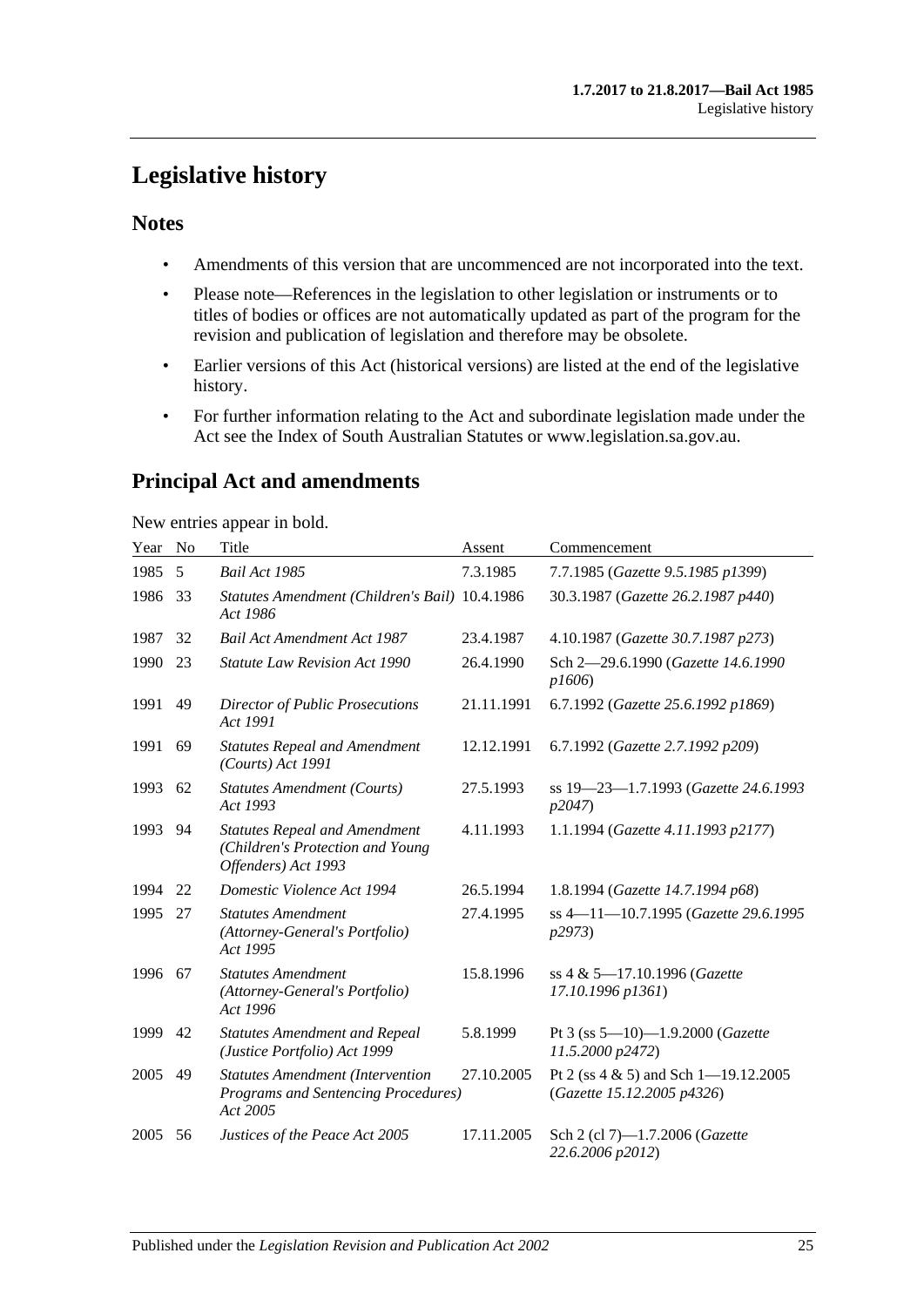### **Bail Act 1985—1.7.2017 to 21.8.2017**

Legislative history

| 2005 | 81 | Statutes Amendment (Vehicle and<br>Vessel Offences) Act 2005                       | 8.12.2005  | Pt 3 (s 13)-30.7.2006 (Gazette<br>27.7.2006 p2400)           |
|------|----|------------------------------------------------------------------------------------|------------|--------------------------------------------------------------|
| 2006 | 17 | <b>Statutes Amendment (New Rules of</b><br>Civil Procedure) Act 2006               | 6.7.2006   | Pt 11 (ss 45-47)-4.9.2006 (Gazette<br>17.8.2006 p2831)       |
| 2007 | 48 | <b>Statutes Amendment (Victims of</b><br>Crime) Act 2007                           | 8.11.2007  | Pt 2 (s 4)-17.7.2008 (Gazette 17.7.2008<br><i>p</i> 3372)    |
| 2008 | 13 | Serious and Organised Crime<br>(Control) Act 2008                                  | 15.5.2008  | Sch 1 (cl 2)-4.9.2008 (Gazette 4.9.2008<br><i>p4227</i> )    |
| 2009 | 18 | Cross-border Justice Act 2009                                                      | 21.5.2009  | Sch 1 (cl 2)-1.11.2009 (Gazette<br>29.10.2009 p4982)         |
| 2009 | 73 | Bail (Arson) Amendment Act 2009                                                    | 10.12.2009 | 10.12.2009                                                   |
| 2009 | 85 | Intervention Orders (Prevention of<br>Abuse) Act 2009                              | 10.12.2009 | Sch 1 (cll 2-4)-9.12.2011 (Gazette<br>20.10.2011 p4269)      |
| 2012 | 12 | <b>Statutes Amendment (Serious and</b><br>Organised Crime) Act 2012                | 10.5.2012  | Pt 3 (ss 8-16)-17.6.2012 (Gazette<br>14.6.2012 p2756)        |
| 2012 | 33 | Statutes Amendment (Serious Firearm 27.9.2012<br>Offences) Act 2012                |            | Pt 2 (ss 4-7)-4.3.2013 (Gazette<br>21.2.2013 p485)           |
| 2013 | 41 | Child Sex Offenders Registration<br>(Miscellaneous) Amendment Act 2013             | 3.10.2013  | Sch 1 (cl 1)-22.12.2013 (Gazette<br>19.12.2013 p4923)        |
| 2013 | 60 | <b>Statutes Amendment (Arrest</b><br>Procedures and Bail) Act 2013                 | 7.11.2013  | Pt 2 (ss 4-13) & Sch 1-1.10.2014<br>(Gazette 4.9.2014 p4244) |
| 2015 | 13 | Criminal Law (High Risk Offenders)<br>Act 2015                                     | 9.7.2015   | Sch 1 (cl 2)-25.1.2016 (Gazette<br>11.11.2015 p4886)         |
| 2015 | 14 | Intervention Orders (Prevention of<br>Abuse) (Miscellaneous) Amendment<br>Act 2015 | 9.7.2015   | Sch 1 (cl 1)-1.12.2015 (Gazette<br>19.11.2015 p4975)         |
| 2015 | 46 | <b>Firearms Act 2015</b>                                                           | 17.12.2015 | Sch 1 (cl 2)-1.7.2017 (Gazette<br>27.6.2017 p2619)           |
| 2016 | 62 | <b>Statutes Amendment (Courts and</b><br>Justice Measures) Act 2016                | 8.12.2016  | Pt 2 (ss 4 & 5)-8.12.2016: s 2(1)                            |
| 2017 | 18 | Summary Procedure (Indictable<br>Offences) Amendment Act 2017                      | 14.6.2017  | Sch 2 (cll $1, 2 \& 41$ )—uncommenced                        |

# **Provisions amended**

New entries appear in bold.

Entries that relate to provisions that have been deleted appear in italics.

| Provision                  | How varied                                         | Commencement |
|----------------------------|----------------------------------------------------|--------------|
| Pt 1                       |                                                    |              |
| s <sub>2</sub>             | deleted by $23/1990 s 3(1)$ (Sch 2)                | 29.6.1990    |
| s(1)                       |                                                    |              |
| s(1)                       | s 3 redesignated as s $3(1)$ by $33/1986$ s $3(c)$ | 30.3.1987    |
| ammunition                 | inserted by $33/2012$ s 4(1)                       | 4.3.2013     |
|                            | amended by $46/2015$ Sch 1 cl $2(1)$               | 1.7.2017     |
| case manager               | inserted by $49/2005$ s $4(1)$                     | 19.12.2005   |
| Chief Executive<br>Officer | inserted by $12/2012$ s $8(1)$                     | 17.6.2012    |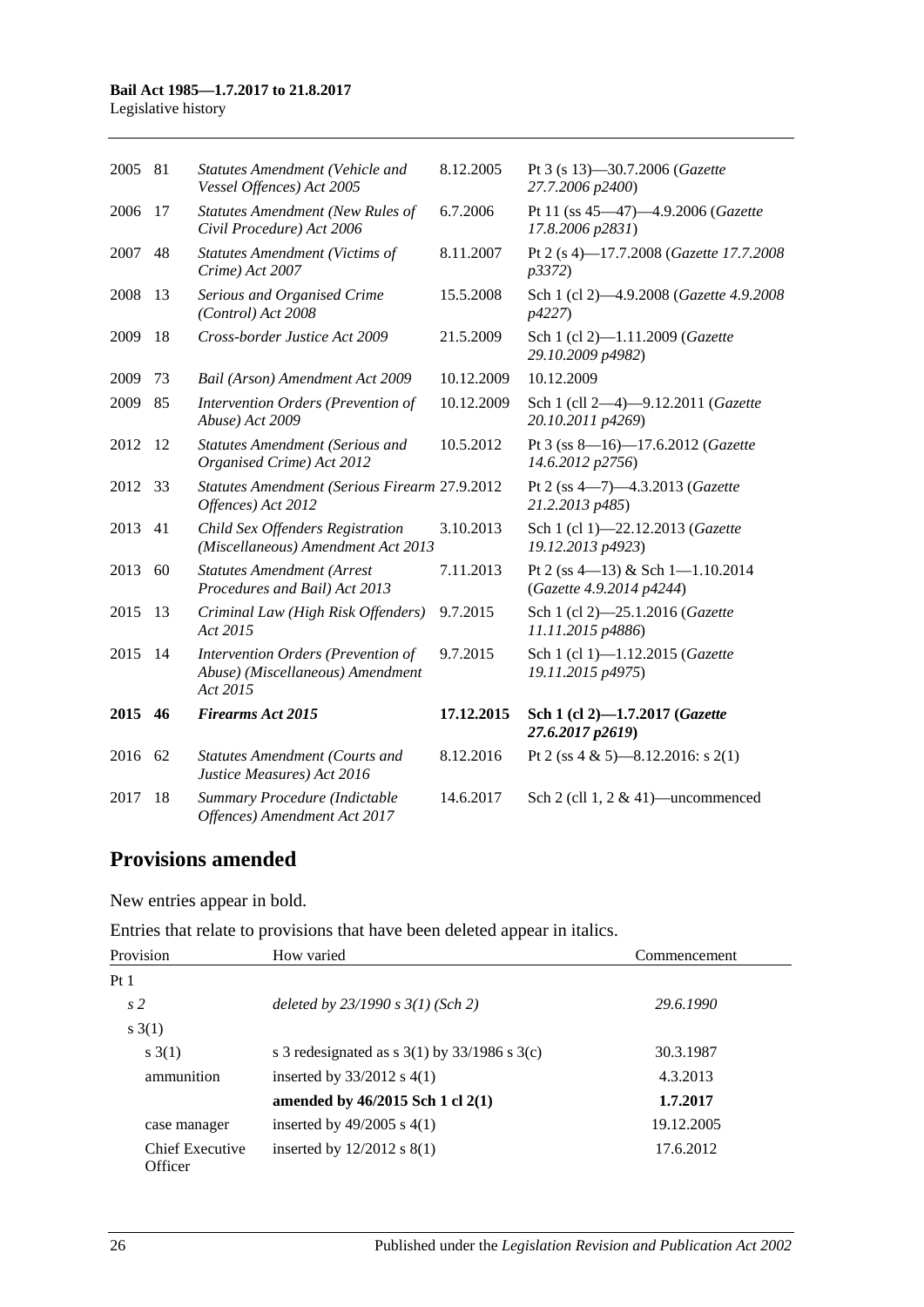| child                                     | inserted by $33/1986$ s $3(a)$                             | 30.3.1987                    |
|-------------------------------------------|------------------------------------------------------------|------------------------------|
| community<br>corrections officer          | inserted by $42/1999$ s 5                                  | 1.9.2000                     |
| designated police<br>facility             | inserted by $60/2013$ s $4(1)$                             | 1.10.2014                    |
| firearm                                   | inserted by $33/2012$ s $4(2)$                             | 4.3.2013                     |
|                                           | amended by 46/2015 Sch 1 cl 2(2)                           | 1.7.2017                     |
| guardian                                  | inserted by $33/1986$ s $3(b)$                             | 30.3.1987                    |
| intervention<br>program                   | inserted by $49/2005$ s $4(2)$                             | 19.12.2005                   |
| intervention<br>program manager           | inserted by $49/2005$ s $4(2)$                             | 19.12.2005                   |
| officer in charge                         | inserted by $60/2013$ s $4(2)$                             | 1.10.2014                    |
|                                           | responsible officer inserted by $60/2013$ s $4(2)$         | 1.10.2014                    |
| serious and<br>organised crime<br>offence | inserted by $12/2012$ s $8(2)$                             | 17.6.2012                    |
| serious and<br>organised crime<br>suspect | inserted by $12/2012$ s $8(2)$                             | 17.6.2012                    |
| victim                                    | amended by 32/1987 s 3                                     | 4.10.1987                    |
| s(2)                                      | inserted by $33/1986$ s $3(c)$                             | 30.3.1987                    |
|                                           | amended by 23/1990 s 3(1) (Sch 2)                          | 29.6.1990                    |
| s3A                                       | inserted by 12/2012 s 9                                    | 17.6.2012                    |
| s 3A(2)                                   | amended by 18/2017 Sch 2 cl 1                              | uncommenced-not incorporated |
| s <sub>4</sub>                            |                                                            |                              |
| s(4(1))                                   | s 4 amended by 33/1986 s 3(d)                              | 30.3.1987                    |
|                                           | s 4 amended and redesignated as $s$ 4(1) by<br>32/1987 s 4 | 4.10.1987                    |
|                                           | amended by 23/1990 s 3(1) (Sch 2)                          | 29.6.1990                    |
|                                           | amended by 62/1993 s 19                                    | 1.7.1993                     |
|                                           | amended by 12/2012 s 10(1)                                 | 17.6.2012                    |
| s(4(1a))                                  | inserted by 12/2012 s 10(2)                                | 17.6.2012                    |
| s(4(2)                                    | inserted by $32/1987$ s 4(c)                               | 4.10.1987                    |
|                                           | amended by 60/2013 Sch 1                                   | 1.10.2014                    |
| s(4(3))                                   | inserted by 13/2015 Sch 1 cl 2                             | 25.1.2016                    |
| s <sub>5</sub>                            |                                                            |                              |
| s 5(1)                                    | amended by 32/1987 s 5                                     | 4.10.1987                    |
|                                           | amended by 23/1990 s 3(1) (Sch 2)                          | 29.6.1990                    |
|                                           | amended by 62/1993 s 20                                    | 1.7.1993                     |
|                                           | amended by 27/1995 s 4                                     | 10.7.1995                    |
|                                           | amended by $67/1996$ s $4(a)$                              | 17.10.1996                   |
|                                           | amended by 56/2005 Sch 2 cl 7                              | 1.7.2006                     |
|                                           | amended by 60/2013 s 5, Sch 1                              | 1.10.2014                    |
| s 5(2)                                    | substituted by 67/1996 s 4(b)                              | 17.10.1996                   |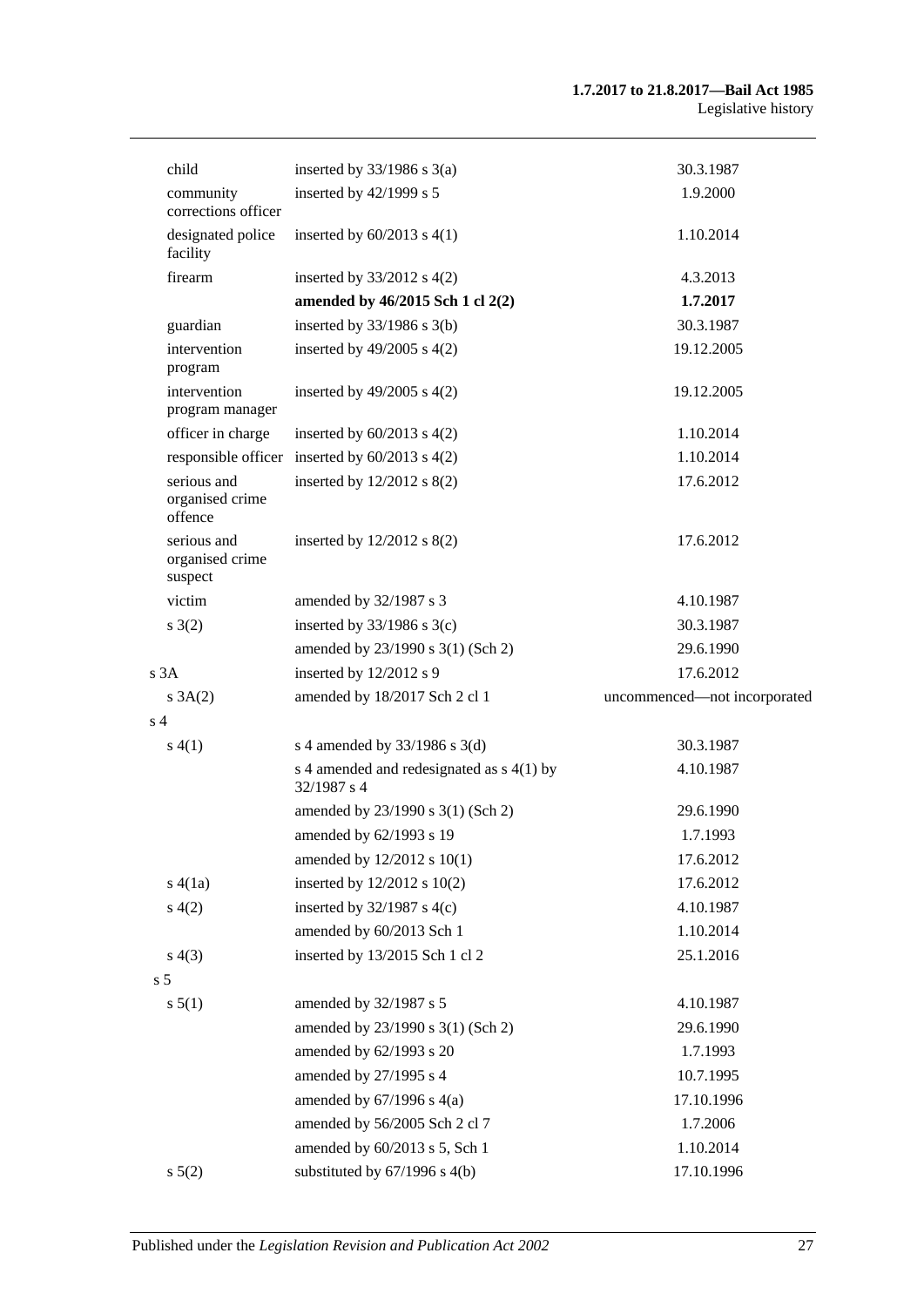# **Bail Act 1985—1.7.2017 to 21.8.2017**

Legislative history

|                | amended by 60/2013 Sch 1          | 1.10.2014                    |
|----------------|-----------------------------------|------------------------------|
| Pt 2           |                                   |                              |
| s <sub>6</sub> |                                   |                              |
| s(6(1))        | amended by 23/1990 s 3(1) (Sch 2) | 29.6.1990                    |
|                | amended by $62/1993$ s $21(a)$    | 1.7.1993                     |
|                | amended by 42/1999 s 6            | 1.9.2000                     |
|                | amended by 60/2013 Sch 1          | 1.10.2014                    |
|                | amended by 18/2017 Sch 2 cl 2     | uncommenced-not incorporated |
| s(6(1a))       | inserted by $33/1986$ s $3(e)$    | 30.3.1987                    |
|                | amended by 23/1990 s 3(1) (Sch 2) | 29.6.1990                    |
| s(6(1b))       | inserted by $62/1993$ s $21(b)$   | 1.7.1993                     |
| s(6(3))        | substituted by 32/1987 s 6        | 4.10.1987                    |
|                | amended by 60/2013 s 6, Sch 1     | 1.10.2014                    |
|                | amended by 62/2016 s 4            | 8.12.2016                    |
| s 6(4)         | substituted by 32/1987 s 6        | 4.10.1987                    |
|                | amended by 17/2006 s 45           | 4.9.2006                     |
|                | amended by 60/2013 Sch 1          | 1.10.2014                    |
| s(6(5)         | inserted by 32/1987 s 6           | 4.10.1987                    |
|                | amended by 60/2013 Sch 1          | 1.10.2014                    |
| s <sub>7</sub> |                                   |                              |
| s(7(1))        | amended by 23/1990 s 3(1) (Sch 2) | 29.6.1990                    |
| s(7(3))        | substituted by 32/1987 s 7        | 4.10.1987                    |
|                | amended by 60/2013 s 7            | 1.10.2014                    |
|                | amended by 62/2016 s 5            | 8.12.2016                    |
| $s \, 7(4)$    | substituted by 32/1987 s 7        | 4.10.1987                    |
| $s \, 7(5)$    | inserted by 32/1987 s 7           | 4.10.1987                    |
|                | amended by 60/2013 Sch 1          | 1.10.2014                    |
| $s \, 7(6)$    | inserted by 32/1987 s 7           | 4.10.1987                    |
| Pt 3           |                                   |                              |
| $\sqrt{s}$ 8   |                                   |                              |
| s(1)           | substituted by 32/1987 s 8        | 4.10.1987                    |
| s(8(1a))       | inserted by $32/1987$ s 8         | 4.10.1987                    |
|                | amended by 23/1990 s 3(1) (Sch 2) | 29.6.1990                    |
| 8(2)           | amended by 23/1990 s 3(1) (Sch 2) | 29.6.1990                    |
| s(2a)          | inserted by $33/1986$ s 3(f)      | 30.3.1987                    |
|                | amended by 60/2013 Sch 1          | 1.10.2014                    |
| s(3)           | amended by 23/1990 s 3(1) (Sch 2) | 29.6.1990                    |
|                | amended by 60/2013 Sch 1          | 1.10.2014                    |
| s 9            |                                   |                              |
| $s \, 9(1)$    | amended by 60/2013 Sch 1          | 1.10.2014                    |
| $s \, 9(2)$    | amended by 23/1990 s 3(1) (Sch 2) | 29.6.1990                    |
|                | amended by 60/2013 Sch 1          | 1.10.2014                    |

s 10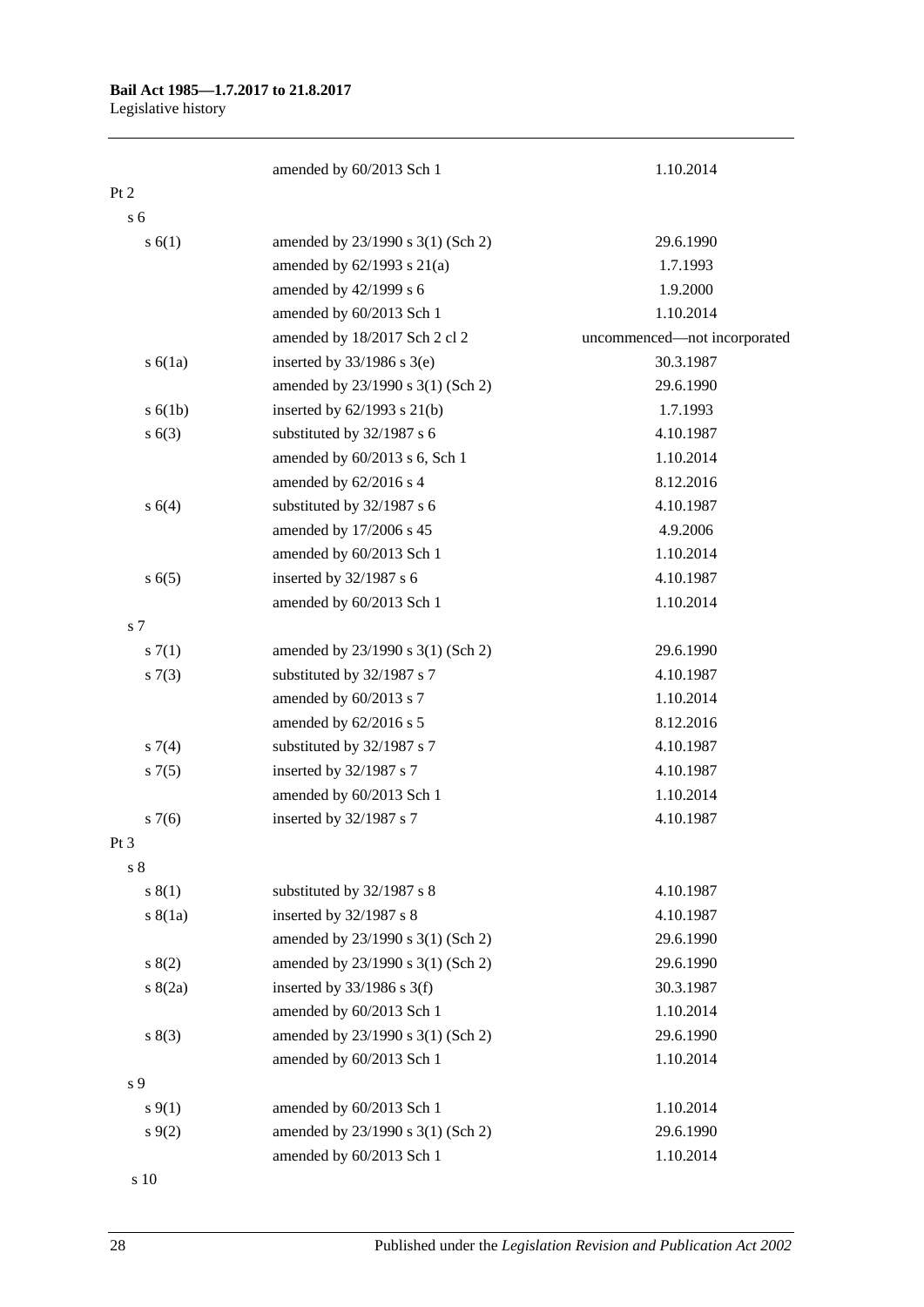| 10(1)                 | amended by 23/1990 s 3(1) (Sch 2)           | 29.6.1990  |
|-----------------------|---------------------------------------------|------------|
|                       | amended by $62/1993$ s $22(a)$              | 1.7.1993   |
|                       | (c) deleted by $22/1994$ Sch cl $2(a)$      | 1.8.1994   |
|                       | amended by 85/2009 Sch 1 cl 2               | 9.12.2011  |
|                       | amended by 60/2013 Sch 1                    | 1.10.2014  |
| 10(2)                 | amended by 23/1990 s 3(1) (Sch 2)           | 29.6.1990  |
|                       | amended by 60/2013 Sch 1                    | 1.10.2014  |
| s 10(3)               | inserted by 62/1993 s 22(b)                 | 1.7.1993   |
|                       | amended by 60/2013 Sch 1                    | 1.10.2014  |
| 10(4)                 | inserted by 22/1994 Sch cl 2(b)             | 1.8.1994   |
|                       | amended by 60/2013 Sch 1                    | 1.10.2014  |
| $s$ 10 $A$            | inserted by 81/2005 s 13                    | 30.7.2006  |
| $s$ 10A $(1a)$        | inserted by 12/2012 s 11(1)                 | 17.6.2012  |
| $s$ 10A(2)            | substituted by 48/2007 s 4                  | 17.7.2008  |
|                       | substituted by 13/2008 Sch 1 cl 2           | 4.9.2008   |
|                       | prescribed applicant amended by 73/2009 s 3 | 10.12.2009 |
|                       | amended by 85/2009 Sch 1 cl 3               | 9.12.2011  |
|                       | amended by 12/2012 s 11(2)                  | 17.6.2012  |
|                       | amended by 33/2012 s 5                      | 4.3.2013   |
|                       | amended by 60/2013 Sch 1                    | 1.10.2014  |
| s 11                  |                                             |            |
| s 11(1)               | substituted by 33/2012 s 6                  | 4.3.2013   |
| s $11(1a)$ — $(1d)$   | inserted by 33/2012 s 6                     | 4.3.2013   |
| s 11(2)               | amended by $33/1986$ s $3(g)$               | 30.3.1987  |
|                       | amended by $32/1987$ s $9(a)$               | 4.10.1987  |
|                       | amended by 23/1990 s 3(1) (Sch 2)           | 29.6.1990  |
|                       | amended by 42/1999 s 7(a), (b)              | 1.9.2000   |
|                       | amended by 60/2013 Sch 1                    | 1.10.2014  |
| s 11(2aa)             | inserted by 12/2012 s 12(1)                 | 17.6.2012  |
| s $11(2ab)$ - $(2ad)$ | inserted by 41/2013 Sch 1 cl 1(1)           | 22.12.2013 |
| s 11(2a)              | inserted by 32/1987 s 9(b)                  | 4.10.1987  |
| s 11(3)               | amended by $33/1986$ s $3(m)$               | 30.3.1987  |
|                       | substituted by $32/1987$ s $9(b)$           | 4.10.1987  |
|                       | amended by 23/1990 s 3(1) (Sch 2)           | 29.6.1990  |
| s $11(3a)$            | inserted by $32/1987$ s $9(b)$              | 4.10.1987  |
|                       | amended by 23/1990 s 3(1) (Sch 2)           | 29.6.1990  |
|                       | substituted by $12/2012$ s $12(2)$          | 17.6.2012  |
| s $11(4)$ and $(5)$   | amended by 23/1990 s 3(1) (Sch 2)           | 29.6.1990  |
| s 11(6)               | substituted by $32/1987$ s $9(c)$           | 4.10.1987  |
|                       | amended by 23/1990 s 3(1) (Sch 2)           | 29.6.1990  |
|                       | amended by $27/1995$ s $5(a)$               | 10.7.1995  |
|                       | amended by $42/1999$ s $7(c)$               | 1.9.2000   |
|                       | (b) deleted by $42/1999$ s $7(c)$           | 1.9.2000   |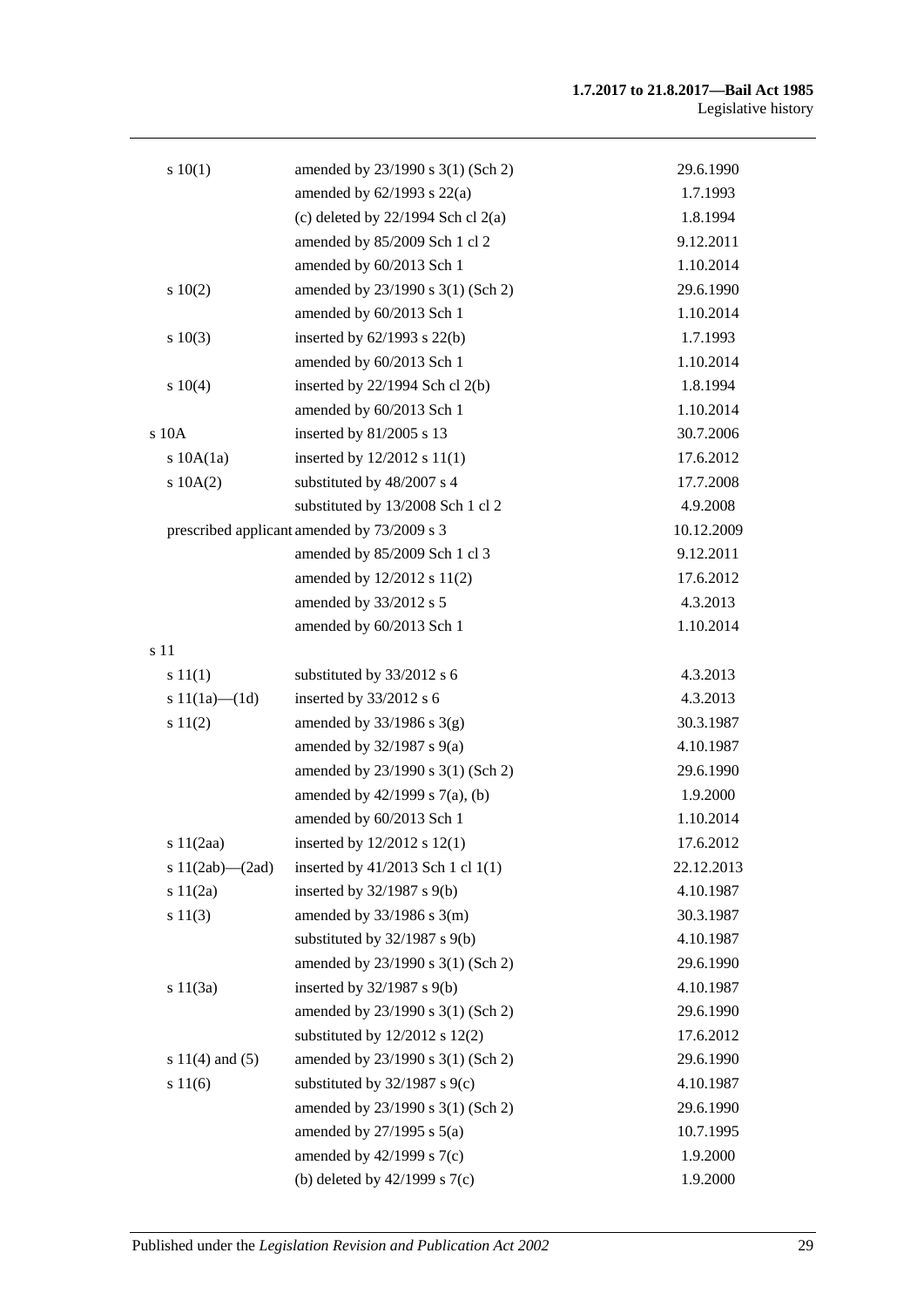|                                           | amended by 60/2013 s 8, Sch 1       | 1.10.2014  |
|-------------------------------------------|-------------------------------------|------------|
| s 11(7)                                   | amended by 23/1990 s 3(1) (Sch 2)   | 29.6.1990  |
| s 11(7a)                                  | inserted by $32/1987$ s $9(d)$      | 4.10.1987  |
|                                           | amended by $42/1999$ s $7(d)$       | 1.9.2000   |
|                                           | amended by 60/2013 Sch 1            | 1.10.2014  |
| s 11(7b)                                  | inserted by $32/1987$ s $9(d)$      | 4.10.1987  |
|                                           | amended by 23/1990 s 3(1) (Sch 2)   | 29.6.1990  |
|                                           | amended by $42/1999$ s $7(e)$       | 1.9.2000   |
| s 11(8)                                   | amended by $33/1986$ s $3(n)$       | 30.3.1987  |
|                                           | amended by 23/1990 s 3(1) (Sch 2)   | 29.6.1990  |
|                                           | amended by $42/1999$ s $7(f)$       | 1.9.2000   |
|                                           | amended by 60/2013 Sch 1            | 1.10.2014  |
| s 11(9)                                   | inserted by $32/1987$ s $9(e)$      | 4.10.1987  |
|                                           | substituted by $27/1995$ s $5(b)$   | 10.7.1995  |
|                                           | amended by 60/2013 Sch 1            | 1.10.2014  |
| s 11(10)                                  | inserted by $32/1987$ s $9(e)$      | 4.10.1987  |
|                                           | amended by 60/2013 Sch 1            | 1.10.2014  |
|                                           | (b), (c) deleted by $60/2013$ Sch 1 | 1.10.2014  |
| s 11(11)                                  | inserted by $32/1987$ s $9(e)$      | 4.10.1987  |
|                                           | amended by 23/1990 s 3(1) (Sch 2)   | 29.6.1990  |
|                                           | substituted by $42/1999$ s $7(g)$   | 1.9.2000   |
|                                           | amended by 60/2013 Sch 1            | 1.10.2014  |
| s 11(12)                                  | inserted by $32/1987$ s $9(e)$      | 4.10.1987  |
|                                           | deleted by $42/1999$ s $7(g)$       | 1.9.2000   |
|                                           | inserted by 18/2009 Sch 1 cl 2      | 1.11.2009  |
| s 11(13)                                  | inserted by 41/2013 Sch 1 cl 1(2)   | 22.12.2013 |
| s <sub>11A</sub>                          | inserted by 33/2012 s 7             | 4.3.2013   |
| s 11A(1)                                  | amended by 60/2013 Sch 1            | 1.10.2014  |
| s 12                                      |                                     |            |
| s 12(1)                                   | amended by 23/1990 s 3(1) (Sch 2)   | 29.6.1990  |
|                                           | amended by 60/2013 Sch 1            | 1.10.2014  |
| s 13 before<br>substitution by<br>60/2013 |                                     |            |
| $s$ 13(1)                                 | amended by $33/1986$ s $3(o)$ , (p) | 30.3.1987  |
|                                           | amended by 23/1990 s 3(1) (Sch 2)   | 29.6.1990  |
| $s\,13(2)$                                | amended by $33/1986$ s $3(q)$       | 30.3.1987  |
|                                           | amended by $23/1990 s 3(1)$ (Sch 2) | 29.6.1990  |
|                                           | amended by $94/1993 s 5(a)$         | 1.1.1994   |
|                                           | substituted by $27/1995 s 6(a)$     | 10.7.1995  |
| $s\,13(3)$                                | amended by $33/1986$ s $3(r)$       | 30.3.1987  |
|                                           | amended by 23/1990 s 3(1) (Sch 2)   | 29.6.1990  |
|                                           | amended by $94/1993$ s $5(a)$       | 1.1.1994   |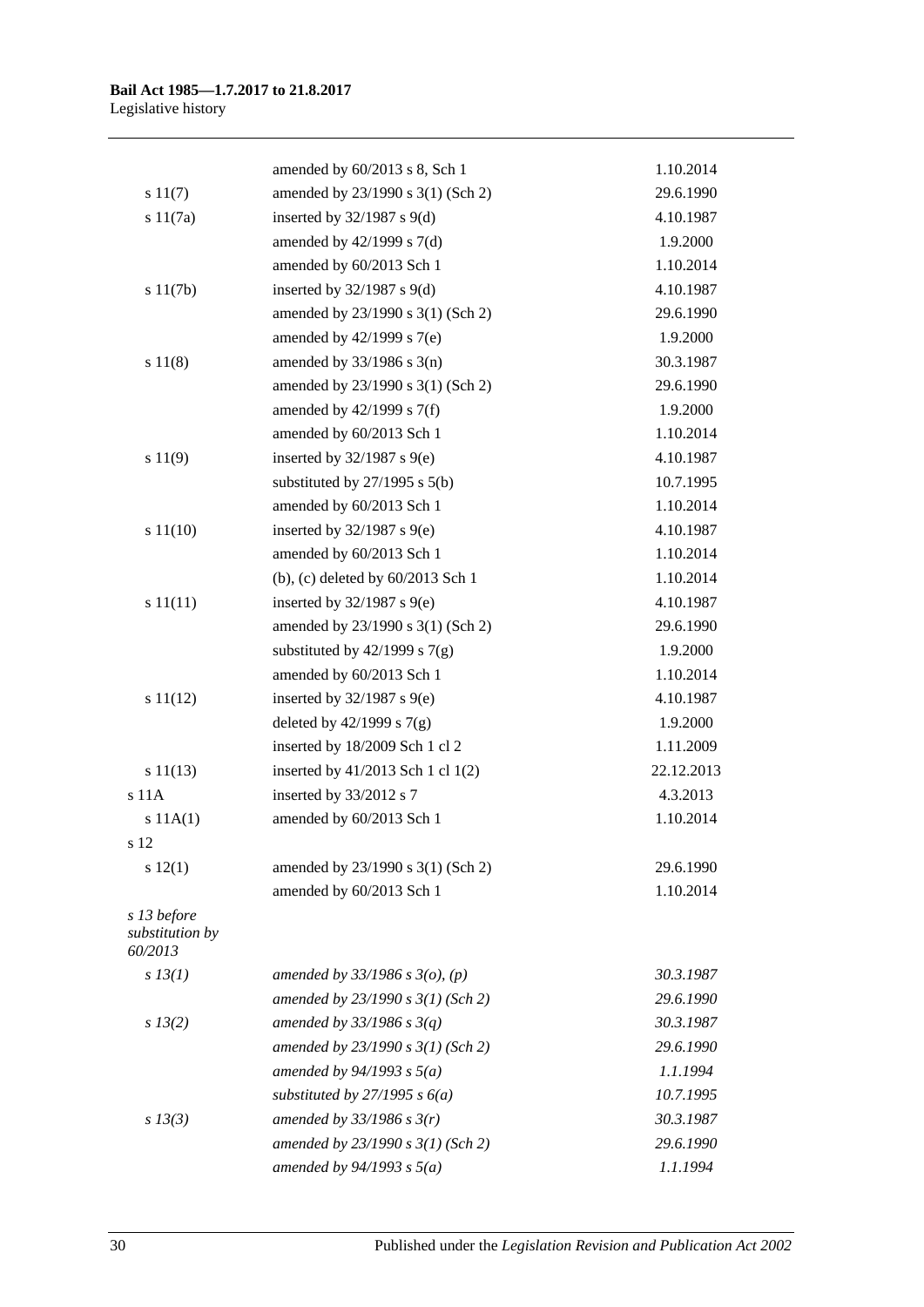#### **1.7.2017 to 21.8.2017—Bail Act 1985** Legislative history

|                                           | amended by $67/1996 s 5$            | 17.10.1996 |
|-------------------------------------------|-------------------------------------|------------|
| s 13(4)                                   | amended by 23/1990 s 3(1) (Sch 2)   | 29.6.1990  |
|                                           | amended by $94/1993$ s $5(b)$       | 1.1.1994   |
| $s\,13(5)$                                | inserted by $94/1993$ s $5(c)$      | 1.1.1994   |
|                                           | amended by $27/1995 s 6(b)$         | 10.7.1995  |
| s 13                                      | substituted by 60/2013 s 9          | 1.10.2014  |
| Pt 4                                      |                                     |            |
| s 14                                      |                                     |            |
| s 14(2)                                   | amended by $33/1986$ s $3(s)$       | 30.3.1987  |
|                                           | amended by 27/1995 s 7              | 10.7.1995  |
|                                           | amended by 60/2013 Sch 1            | 1.10.2014  |
| s 14(3)                                   | amended by 23/1990 s 3(1) (Sch 2)   | 29.6.1990  |
| s 14(4)                                   | amended by 23/1990 s 3(1) (Sch 2)   | 29.6.1990  |
|                                           | amended by 60/2013 Sch 1            | 1.10.2014  |
| s14(5)                                    | amended by 23/1990 s 3(1) (Sch 2)   | 29.6.1990  |
| s 15 before<br>substitution by<br>60/2013 |                                     |            |
| s 15(1)                                   | amended by $33/1986$ s $3(t)$       | 30.3.1987  |
|                                           | amended by 23/1990 s 3(1) (Sch 2)   | 29.6.1990  |
|                                           | amended by $27/1995 s 8(a)$ , (b)   | 10.7.1995  |
| s 15(2)                                   | amended by $33/1986 s 3(u)$ , (v)   | 30.3.1987  |
|                                           | amended by $23/1990 s 3(1)$ (Sch 2) | 29.6.1990  |
|                                           | amended by 27/1995 s $8(c)$ —(e)    | 10.7.1995  |
| $s\,15(3)$                                | amended by $33/1986 s 3(w)$ , (x)   | 30.3.1987  |
|                                           | amended by 23/1990 s 3(1) (Sch 2)   | 29.6.1990  |
|                                           | amended by $27/1995 s 8(f)$         | 10.7.1995  |
| s 15                                      | substituted by 60/2013 s 10         | 1.10.2014  |
| s 15A                                     | inserted by 32/1987 s 10            | 4.10.1987  |
| s 15A(2)                                  | amended by 60/2013 Sch 1            | 1.10.2014  |
| $s$ 15A $(3)$                             | amended by 17/2006 s 46             | 4.9.2006   |
|                                           | amended by 60/2013 Sch 1            | 1.10.2014  |
| s 16                                      | substituted by 32/1987 s 11         | 4.10.1987  |
|                                           | substituted by 60/2013 s 11         | 1.10.2014  |
| Pt 5                                      |                                     |            |
| s 17                                      |                                     |            |
| s 17(1)                                   | amended by 23/1990 s 3(1) (Sch 2)   | 29.6.1990  |
|                                           | amended by $27/1995$ s $9(a)$       | 10.7.1995  |
|                                           | amended by 42/1999 s 8              | 1.9.2000   |
| s 17(2)                                   | amended by 23/1990 s 3(1) (Sch 2)   | 29.6.1990  |
|                                           | substituted by $27/1995$ s $9(b)$   | 10.7.1995  |
| s 17(3)                                   | amended by 27/1995 s 9(c)           | 10.7.1995  |
| $s$ 17(3a)                                | inserted by 32/1987 s 12            | 4.10.1987  |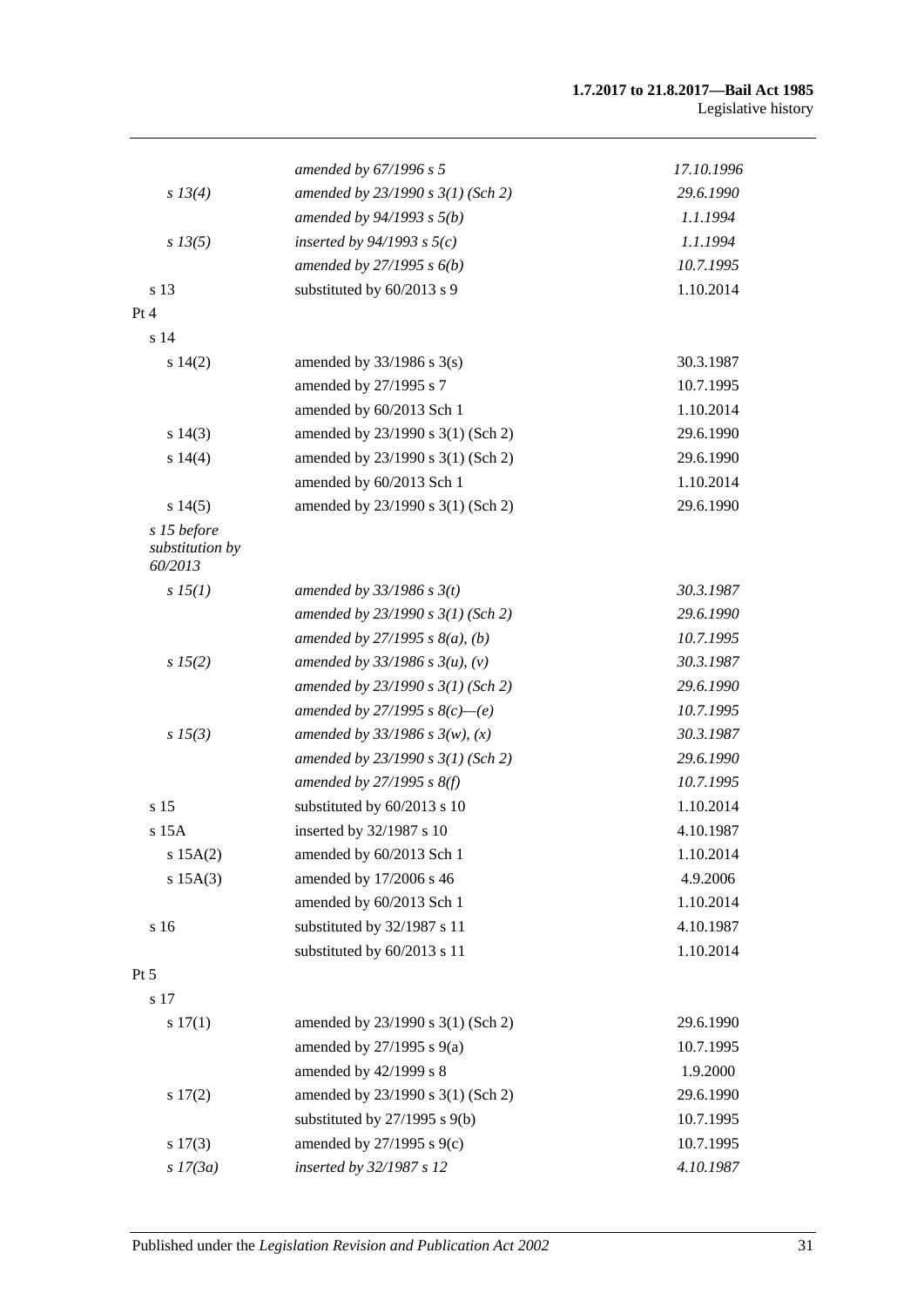|               | deleted by $27/1995 s 9(d)$        | 10.7.1995  |
|---------------|------------------------------------|------------|
| s 17(4)       | amended by 60/2013 Sch 1           | 1.10.2014  |
| s 17A         | inserted by 32/1987 s 13           | 4.10.1987  |
|               | amended by 23/1990 s 3(1) (Sch 2)  | 29.6.1990  |
|               | amended by 42/1999 s 9             | 1.9.2000   |
|               | amended by 60/2013 Sch 1           | 1.10.2014  |
| s 18          |                                    |            |
| s 18(1)       | amended by 23/1990 s 3(1) (Sch 2)  | 29.6.1990  |
|               | amended by 60/2013 s 12(1), Sch 1  | 1.10.2014  |
| s 18(2)       | amended by 23/1990 s 3(1) (Sch 2)  | 29.6.1990  |
|               | amended by 60/2013 Sch 1           | 1.10.2014  |
| s 18(3)       | inserted by 32/1987 s 14           | 4.10.1987  |
|               | amended by 27/1995 s 10            | 10.7.1995  |
|               | amended by 60/2013 s 12(2)         | 1.10.2014  |
| s 19          |                                    |            |
| s 19(1)       | amended by 23/1990 s 3(1) (Sch 2)  | 29.6.1990  |
|               | amended by 27/1995 s 11(a), (b)    | 10.7.1995  |
|               | amended by 17/2006 s 47(1)         | 4.9.2006   |
|               | amended by 60/2013 Sch 1           | 1.10.2014  |
| 19(2)         | substituted by $32/1987$ s $15(a)$ | 4.10.1987  |
|               | amended by 27/1995 s 11(c)         | 10.7.1995  |
| s 19(3)       | amended by 27/1995 s 11(d)         | 10.7.1995  |
|               | amended by 17/2006 s 47(2)         | 4.9.2006   |
|               | amended by 60/2013 Sch 1           | 1.10.2014  |
| s 19(3a)      | inserted by 32/1987 s 15(b)        | 4.10.1987  |
|               | substituted by 62/1993 s 23        | 1.7.1993   |
|               | amended by 27/1995 s 11(e)         | 10.7.1995  |
| s 19A         | inserted by 12/2012 s 13           | 17.6.2012  |
|               | amended by 60/2013 s 13, Sch 1     | 1.10.2014  |
| s 20          | amended by $33/1986$ s $3(y)$      | 30.3.1987  |
|               | substituted by 32/1987 s 16        | 4.10.1987  |
| Pt 6          |                                    |            |
| s 21          | amended by 23/1990 s 3(1) (Sch 2)  | 29.6.1990  |
| s 21A         | inserted by 32/1987 s 17           | 4.10.1987  |
|               | amended by 49/1991 Sch 2           | 6.7.1992   |
|               | amended by 60/2013 Sch 1           | 1.10.2014  |
| s 21B         | inserted by 49/2005 s 5            | 19.12.2005 |
| $s$ 21B(2)    | substituted by 14/2015 Sch 1 cl 1  | 1.12.2015  |
| $s \, 21B(4)$ | amended by 60/2013 Sch 1           | 1.10.2014  |
| s 21C         | inserted by 49/2005 s 5            | 19.12.2005 |
| $s \, 21C(1)$ | amended by 60/2013 Sch 1           | 1.10.2014  |
| s 22          | amended by 23/1990 s 3(1) (Sch 2)  | 29.6.1990  |
|               | amended by 42/1999 s 10            | 1.9.2000   |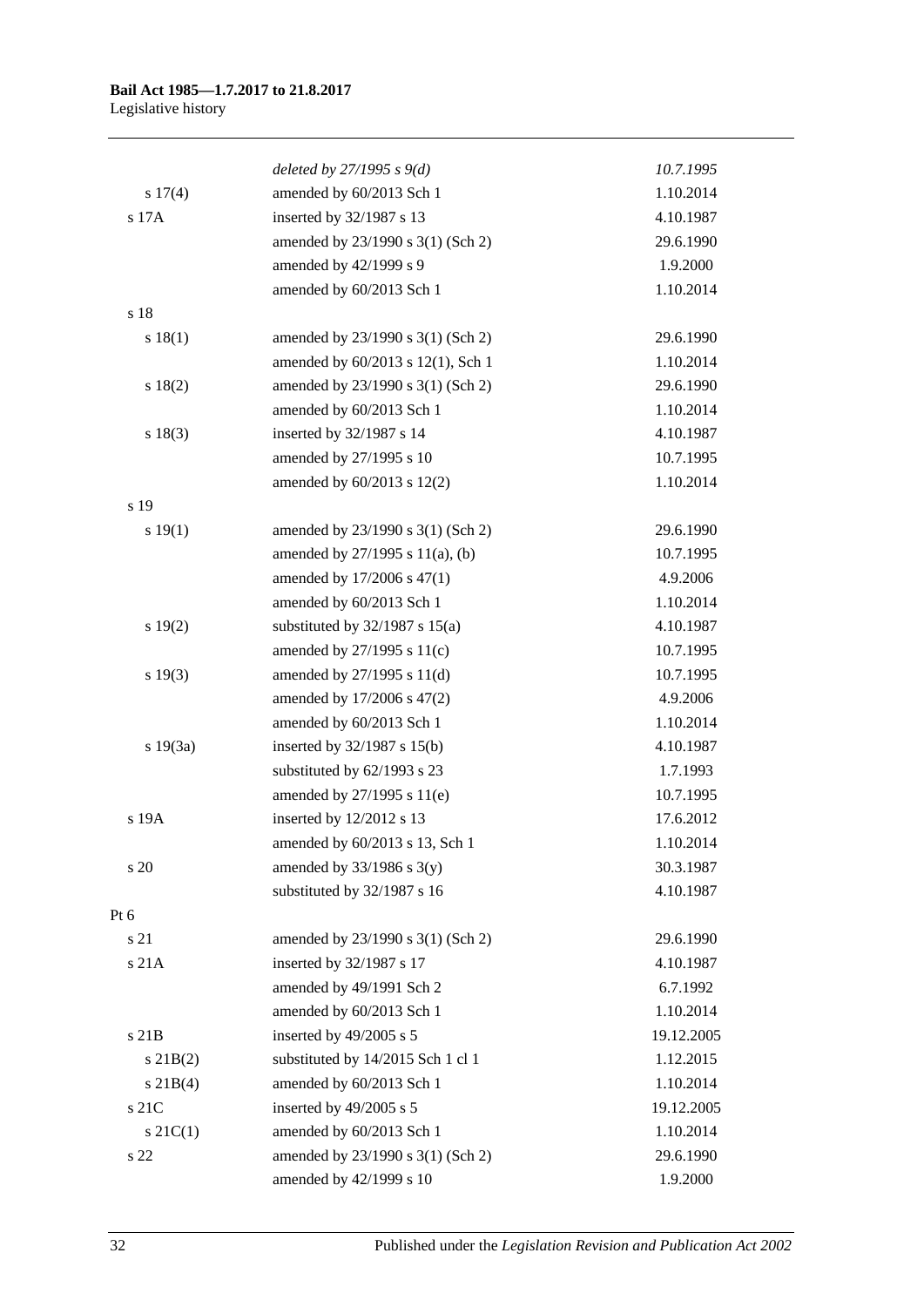| s 23 before<br>substitution by<br>69/1991 |                                                  |           |
|-------------------------------------------|--------------------------------------------------|-----------|
| $s\,23(1)$                                | s 23 redesignated as s $23(1)$ by $32/1987$ s 18 | 4.10.1987 |
|                                           | substituted by $23/1990$ s $3(1)$ (Sch 2)        | 29.6.1990 |
| $s\,23(2)$                                | inserted by $32/1987 s 18$                       | 4.10.1987 |
| s 23                                      | substituted by $69/1991$ s 18                    | 6.7.1992  |
|                                           | amended by 60/2013 Sch 1                         | 1.10.2014 |
| s23A                                      | inserted by 12/2012 s 14                         | 17.6.2012 |
| s <sub>24</sub>                           | amended by $33/1986$ s $3(z)$                    | 30.3.1987 |
|                                           | amended by $23/1990$ s $3(1)$ (Sch 2)            | 29.6.1990 |
|                                           | substituted by $22/1994$ Sch cl $2(c)$           | 1.8.1994  |
|                                           | amended by 85/2009 Sch 1 cl 4                    | 9.12.2011 |
|                                           | amended by $12/2012$ s 15                        | 17.6.2012 |

### **Transitional etc provisions associated with Act or amendments**

### *Statutes Amendment (Intervention Programs and Sentencing Procedures) Act 2005, Sch 1*

### **1—Review of services included on intervention programs**

- (1) Either House of Parliament may, not before the first anniversary of the commencement of this Act, require the Ombudsman to carry out an investigation concerning the value and effectiveness of all services included on intervention programs (within the meaning of the *[Bail Act](http://www.legislation.sa.gov.au/index.aspx?action=legref&type=act&legtitle=Bail%20Act%201985) 1985* and the *[Criminal Law \(Sentencing\)](http://www.legislation.sa.gov.au/index.aspx?action=legref&type=act&legtitle=Criminal%20Law%20(Sentencing)%20Act%201988)  Act [1988](http://www.legislation.sa.gov.au/index.aspx?action=legref&type=act&legtitle=Criminal%20Law%20(Sentencing)%20Act%201988)*) in the 12 month period following that commencement (or another period specified by the House).
- (2) For the purposes of the investigation, the Ombudsman may exercise the same investigative powers as are conferred on the Ombudsman by the *[Ombudsman](http://www.legislation.sa.gov.au/index.aspx?action=legref&type=act&legtitle=Ombudsman%20Act%201972)  Act [1972](http://www.legislation.sa.gov.au/index.aspx?action=legref&type=act&legtitle=Ombudsman%20Act%201972)* in relation to an investigation duly initiated under that Act.
- (3) The Ombudsman must, after completing the investigation, submit a report on the outcome of the investigation to—
	- (a) if the investigation was required by the Legislative Council—the President of the Legislative Council; or
	- (b) if the investigation was required by the House of Assembly—the Speaker of the House of Assembly.
- (4) If the Ombudsman is required to carry out an investigation in accordance with this clause, the Attorney-General must ensure that the Ombudsman is provided with the resources the Ombudsman reasonably requires for the purposes of carrying out the investigation.